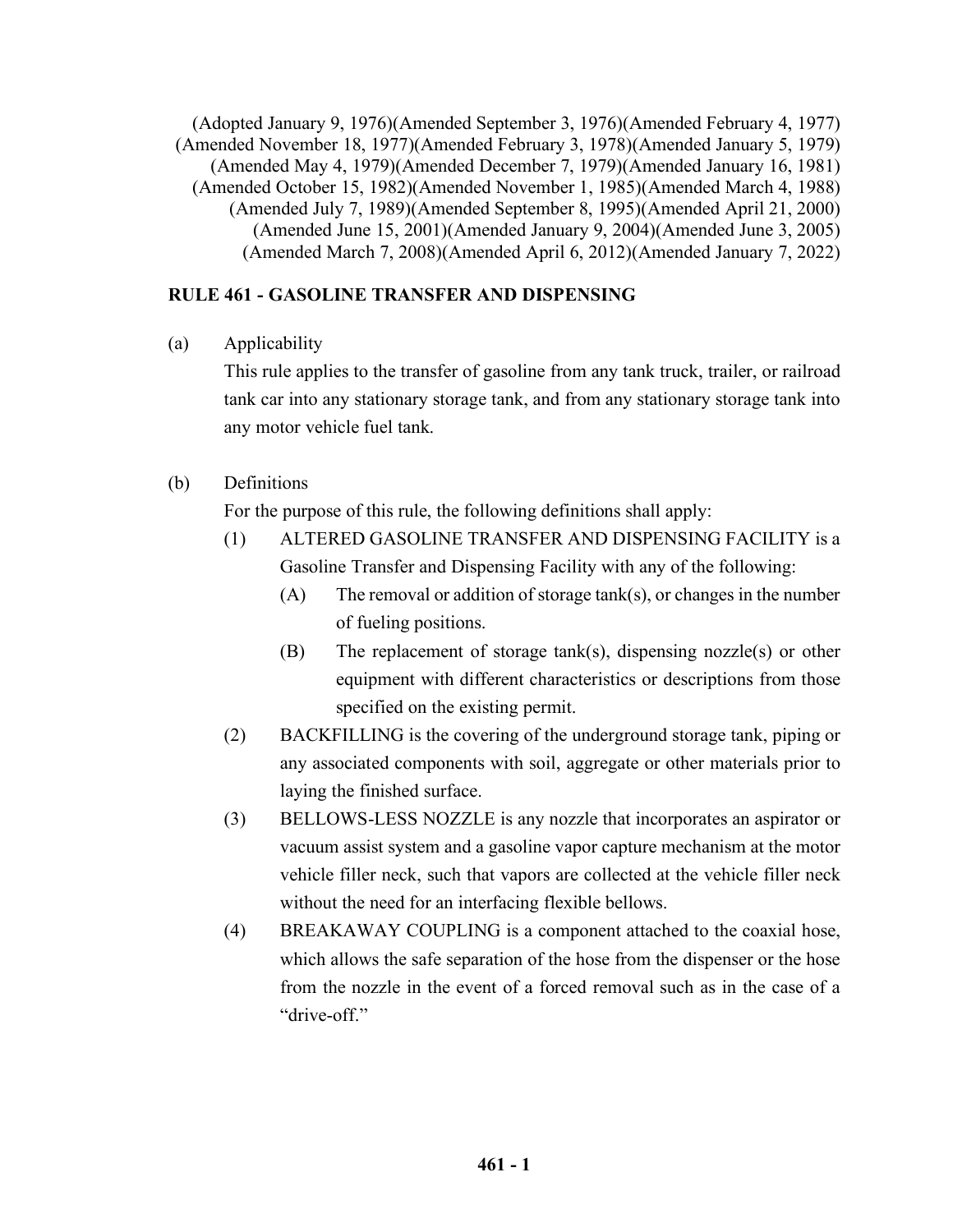- (5) CARB CERTIFIED or certified by CARB means a Phase I or Phase II vapor recovery system, equipment, or any component thereof, for which the California Air Resources Board (CARB) has evaluated its performance and issued a valid Executive Order pursuant to Health and Safety Code Section 41954. Each component of a system is a separate CARB certified item and cannot be replaced with a non-certified item or other items that are not certified for use with the particular system. Except for qualified repairs, a CARB certified component shall be as supplied by the qualified manufacturer. A rebuilt component shall not be deemed as CARB certified unless the person who rebuilds the component is authorized by CARB to rebuild the designated CARB certified component. (b)
	- (6) CLEARLY AND PERMANENTLY MARKED means an identification of the qualified manufacturer's name, model number, and other required information on a vapor recovery system component that is legible, and the identification is either directly stamped on or attached to the component using methods or materials that would endure constant long term use.
	- (7) COAXIAL HOSE is a hose that contains two passages one within the other. One of the passages dispenses the liquid gasoline into the vehicle fuel tank while the other passage carries the gasoline vapors from the vehicle fuel tank to the storage tank.
	- (8) DISPENSER is a gasoline dispensing unit used for housing the aboveground gasoline and vapor recovery piping, the gasoline meters, and to hang gasoline-dispensing nozzles when they are not in use for fueling.
	- (9) DRY BREAK or poppetted dry break is a Phase I vapor recovery component that opens only by connection to a mating device to ensure that no gasoline vapors escape from the underground storage tank before the vapor return line is connected and sealed.
	- (10) DUAL-POINT DESIGN is a type of Phase I vapor recovery system that delivers gasoline liquid into storage tanks and recovers the displaced vapors through two separate openings on the tank.
	- (11) ENHANCED VAPOR RECOVERY (EVR) means performance standards and specifications set forth in the CARB CP 201 (Certification Procedure for Vapor Recovery Systems at gasoline dispensing facilities) Sections 3 through 9.
	- (12) FUELING POSITION is a fuel dispensing unit consisting of nozzle(s) and meter(s) with the capability to deliver only one fuel product at one time.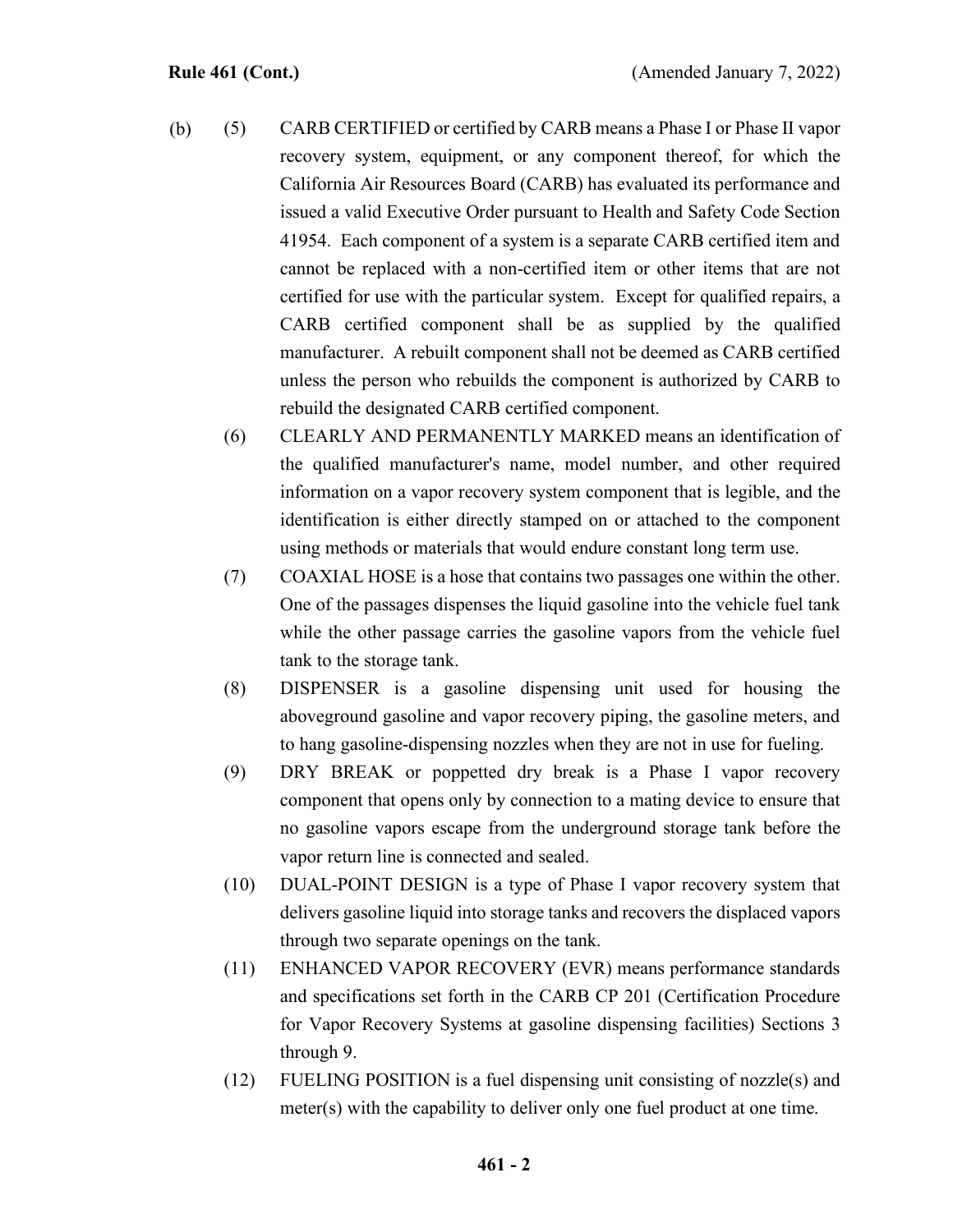- (13) GASOLINE is any petroleum distillate or petroleum distillate/alcohol blend having a True Vapor Pressure greater than 200 mm Hg (3.9 psi) and less than 760 mm Hg (14.7 psi) at 100 degrees F as determined by ASTM Method D323-89. (b)
	- (14) GASOLINE TRANSFER AND DISPENSING FACILITY is a stationary facility, consisting of one or more storage tanks and associated equipment, which receive, store, and dispense gasoline.
	- (15) GASOLINE VAPORS are the organic compounds in vapor form displaced during gasoline transfer and dispensing operations, and includes entrained liquid gasoline.
	- (16) INSERTION INTERLOCK MECHANISM is any CARB certified mechanism that ensures a tight fit at the nozzle fill pipe interface and prohibits the dispensing of gasoline unless the bellows is compressed.
	- (17) INSTALLER/CONTRACTOR is a person(s) engaged in the installation of new or alterations of existing vapor recovery systems and components at a gasoline transfer and dispensing facility.
	- (18) LIQUID REMOVAL DEVICE is a device designed specifically to remove trapped liquid from the vapor passages of a coaxial hose.
	- (19) LIQUID TIGHT is a liquid leak rate not exceeding three drops per minute.
	- (20) MAJOR DEFECT is a defect in the vapor recovery system or its component, as listed in California Code of Regulations, Title 17, Part III, Chapter 1, Subchapter 8, Section 94006.
	- (21) MINOR DEFECT is a defect in any gasoline transfer and dispensing equipment, which renders the equipment out of good working order but which does not constitute a major defect.
	- (22) MOTOR VEHICLE is any self-propelled vehicle as defined in Section 415 of the California Vehicle Code.
	- (23) OWNER/OPERATOR is any person who owns, leases, or operates a gasoline transfer and dispensing facility.
	- (24) PERFORMANCE TEST is the first test or series of tests performed on a new or altered CARB certified gasoline vapor recovery system to demonstrate compliance with the CARB Executive Order and District permit conditions upon completion of construction or alteration of the vapor recovery system.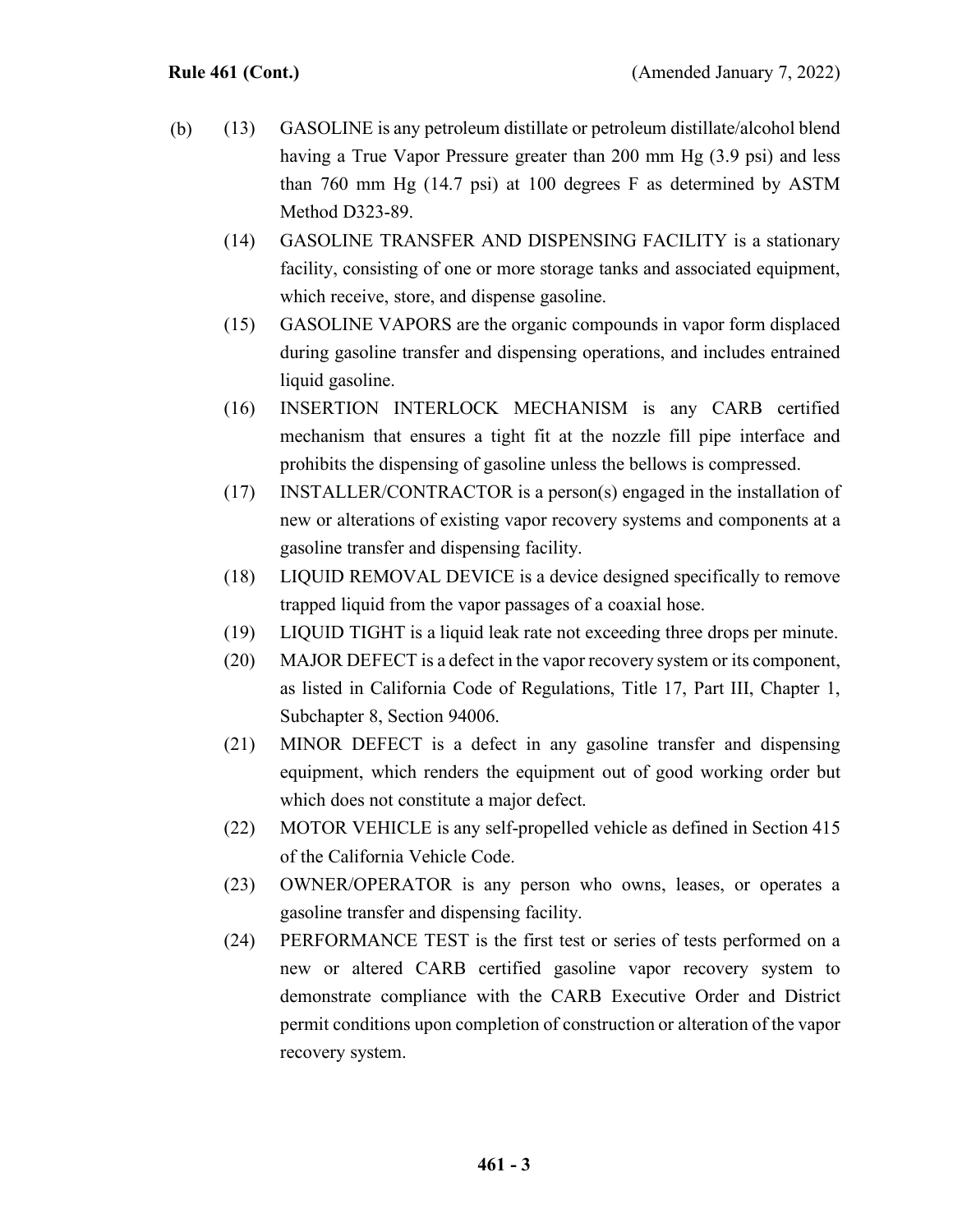- (25) PRESSURE/VACUUM RELIEF VALVE is a valve that is installed on the vent pipes of the gasoline storage tanks to relieve pressure or vacuum buildup at preset values of pressure or vacuum. (b)
	- (26) QUALIFIED MANUFACTURER is the original equipment manufacturer of the CARB certified vapor recovery system or component, or a rebuilder who is authorized by CARB to rebuild the designated CARB certified component.
	- (27) QUALIFIED REPAIR is a repair or maintenance of the gasoline transfer and dispensing equipment or vapor recovery system component that would restore the function or performance of such equipment/component following the qualified manufacturer's instructions and using only the applicable CARB certified parts supplied by the qualified manufacturer. Unless otherwise authorized by CARB, a repair or maintenance shall not be considered a qualified repair if the action changes the size, shape or materials of construction of any gasoline vapor passage, or if it may otherwise obstruct, hinder, or reduce the recovery of gasoline vapors during operation.
	- (28) REBUILD is an action that repairs, replaces, or reconstructs any part of a component of a vapor recovery system that forms the gasoline vapor passage of the component, or that comes in contact with the recovered gasoline vapors in the component. Rebuild does not include the replacement of a complete component with another CARB certified complete component; nor does it include the replacement of a spout, bellows, or vapor guard of a CARB certified nozzle. The new part shall be CARB certified and as supplied by the qualified manufacturer specifically for the CARB certified nozzle.
	- (29) RETAIL GASOLINE TRANSFER AND DISPENSING FACILITY is any gasoline transfer and dispensing facility subject to the payment of California sales tax for the sale of gasoline to the public.
	- (30) RE-VERIFICATION TEST is a test or series of tests performed subsequent to the performance test on a CARB certified gasoline vapor recovery system to demonstrate compliance with the CARB Executive Order and District permit conditions.
	- (31) SPILL BOX is an enclosed container around a Phase I fill pipe that is designed to collect gasoline spillage resulting from disconnection between the liquid gasoline delivery hose and the fill pipe.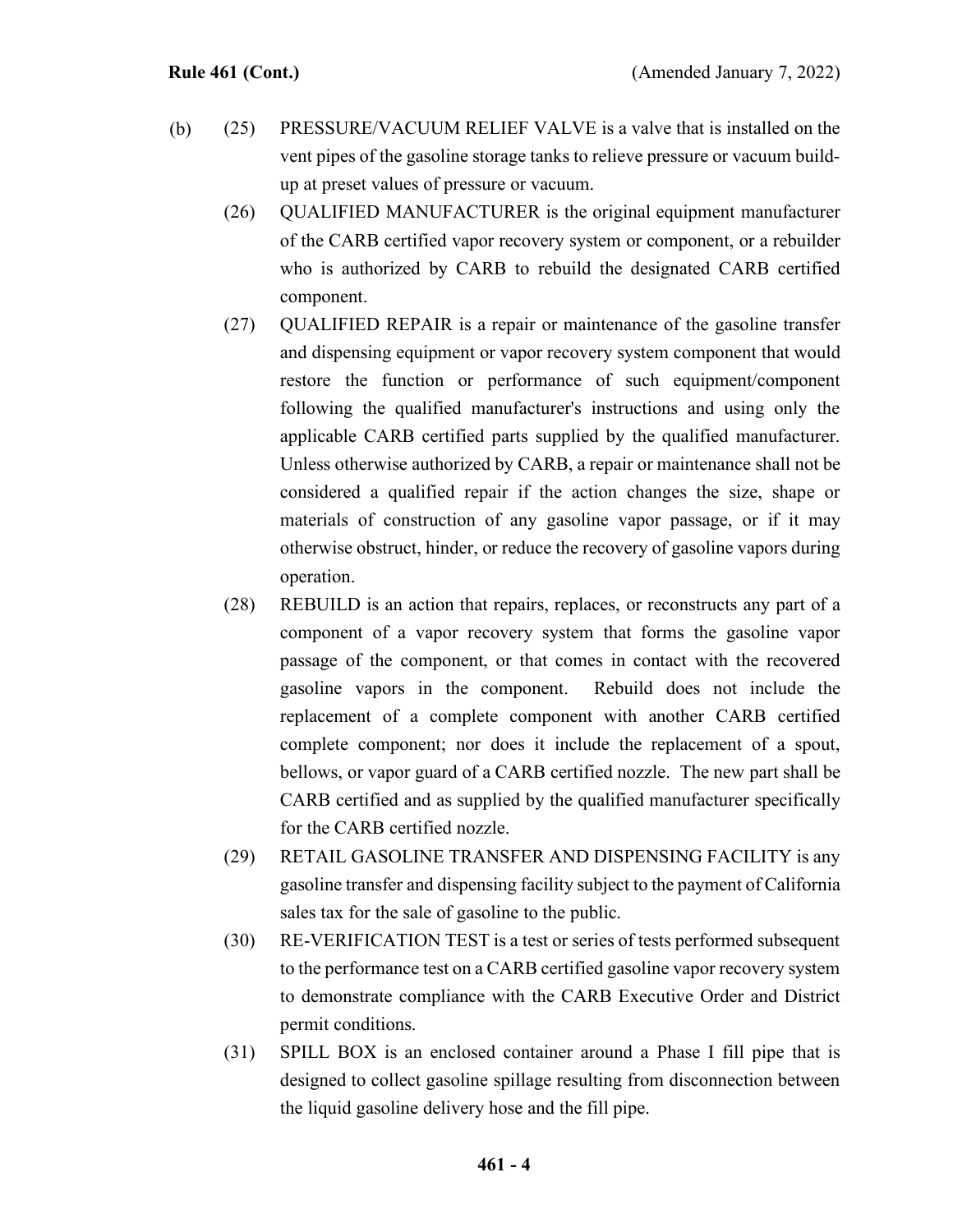- (32) SUBMERGED FILL TUBE is any storage tank fill tube with the highest level of the discharge opening entirely submerged, when the liquid level above the bottom of the tank is: (b)
	- (A) 15.2 cm (6 inches), for tanks filled from the top, or
	- (B) 45.7 cm (18 inches) for tanks filled from the side.
	- (33) VAPOR CHECK VALVE is a valve that opens and closes the vapor passage to the storage tank to prevent gasoline vapors from escaping when the nozzle is not in use.
	- (34) VAPOR RECOVERY SYSTEM is a system installed at a gasoline transfer and dispensing facility for collection and recovery of gasoline vapors displaced or emitted from the stationary storage tanks (Phase I) and during refueling of vehicle fuel tanks (Phase II). A Phase II vapor recovery system may be a balance system, which operates on the principle of vapor displacement, or a vacuum-assist system, which uses a mechanical vacuumproducing device to create a vacuum.
	- (35) VAPOR TIGHT means the detection of less than 10,000 ppm hydrocarbon concentration, as determined by EPA Method 21, using an appropriate analyzer calibrated with methane.
- (c) Equipment and Operation Requirements
	- (1) Gasoline Transfer into Stationary Storage Tanks (Phase I) A person shall not transfer, allow the transfer, or provide equipment for the transfer of gasoline from any tank truck, trailer, or railroad tank car into any stationary storage tank with a capacity of 950 liters (251 gallons) or more

unless all of the following conditions are met:

- (A) Underground storage tanks are equipped with a "CARB certified" enhanced vapor recovery system having a minimum volumetric efficiency of 98% and an emission factor not exceeding 0.15 pounds per 1,000 gallons. The vapor recovery system shall be maintained and operated according to the manufacturer's specifications and the applicable CARB Executive Orders including the corresponding CARB approved Installation, Operation and Maintenance Manual and shall meet all of the following:
	- (i) All fill tubes are equipped with vapor tight caps;
	- (ii) All dry breaks are equipped with vapor tight seals and vapor tight caps;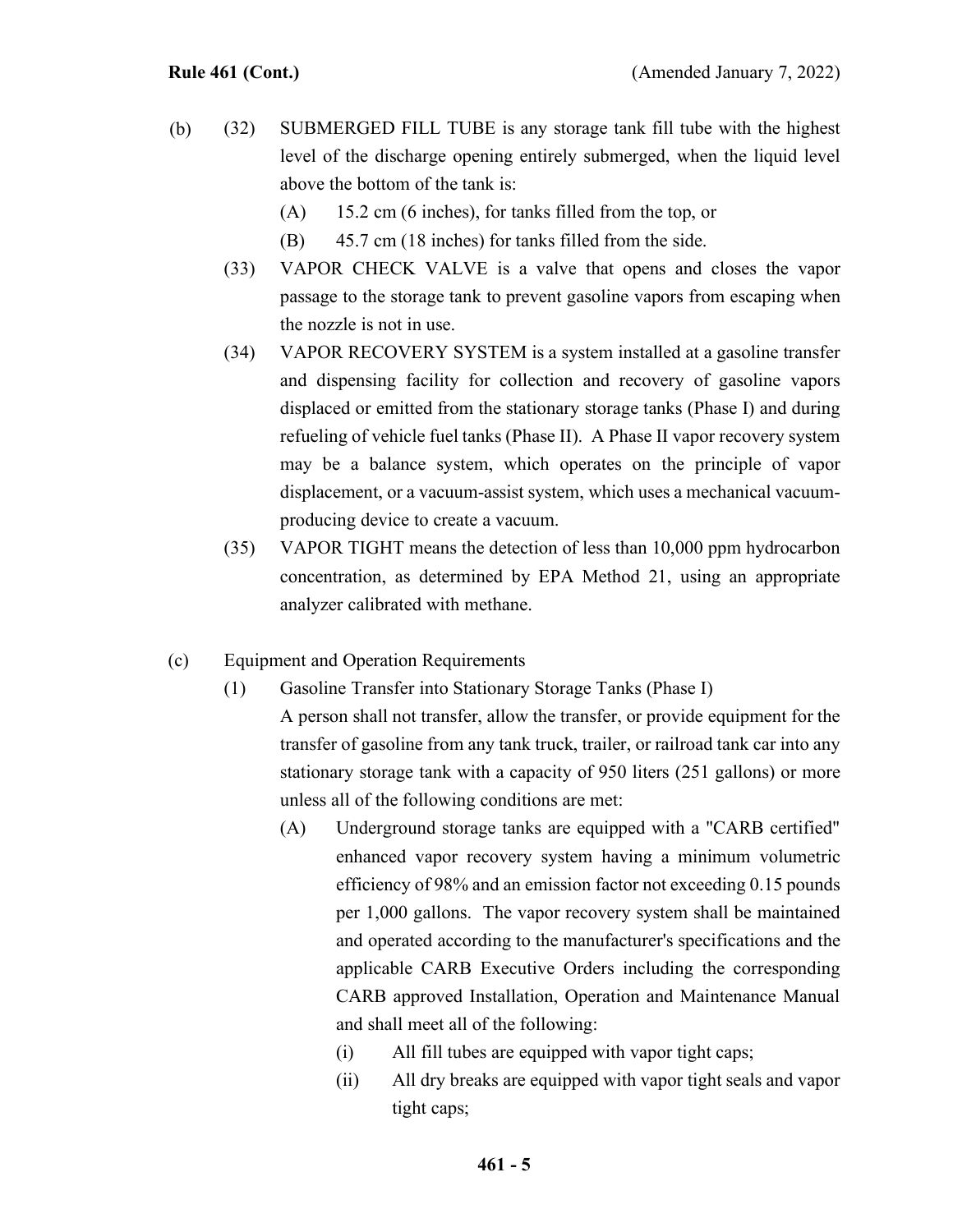- (iii) The fill tube assembly, including fill tube, fittings and gaskets, is maintained to prevent vapor leakage from any portion of the vapor recovery system; (c)  $(1)$   $(A)$ 
	- (iv) Each vapor tight cap is in a closed position except when the fill tube or dry break it serves is actively in use; and
	- (v) A "CARB certified" spill box shall be installed and maintained free of standing liquid, debris and other foreign matter. The spill box shall be equipped with an integral drain valve or other devices that are certified by CARB to return spilled gasoline to the underground stationary storage tank. The drain valve shall be maintained closed and free of vapor emissions at all times except when the valve is actively in use.
	- (B) Aboveground Storage Tanks are equipped with a "CARB certified" vapor recovery system having a minimum volumetric efficiency of 95% and is maintained and operated according to the manufacturer's specifications and the applicable CARB Executive Orders including the corresponding CARB approved Installation, Operation and Maintenance Manual and shall meet all of the following:
		- (i) All fill tubes are equipped with vapor tight caps;
		- (ii) All dry breaks are equipped with vapor tight seals and vapor tight caps;
		- (iii) The fill tube assembly, including fill tube, fittings and gaskets, is maintained to prevent vapor leakage from any portion of the vapor recovery system;
		- (vi) All vapor return lines without dry breaks are equipped with vapor tight caps; and
		- (v) Each vapor tight cap is in a closed position except when the fill tube or dry break it serves is actively in use.
	- (C) A person shall not operate, or allow the operation of a gasoline delivery tank truck/trailer or railroad tank car, unless it is "CARB certified" and maintained in compliance with the certification requirements and shall meet all of the following:
		- (i) Each gasoline delivery elbow is equipped with sight windows;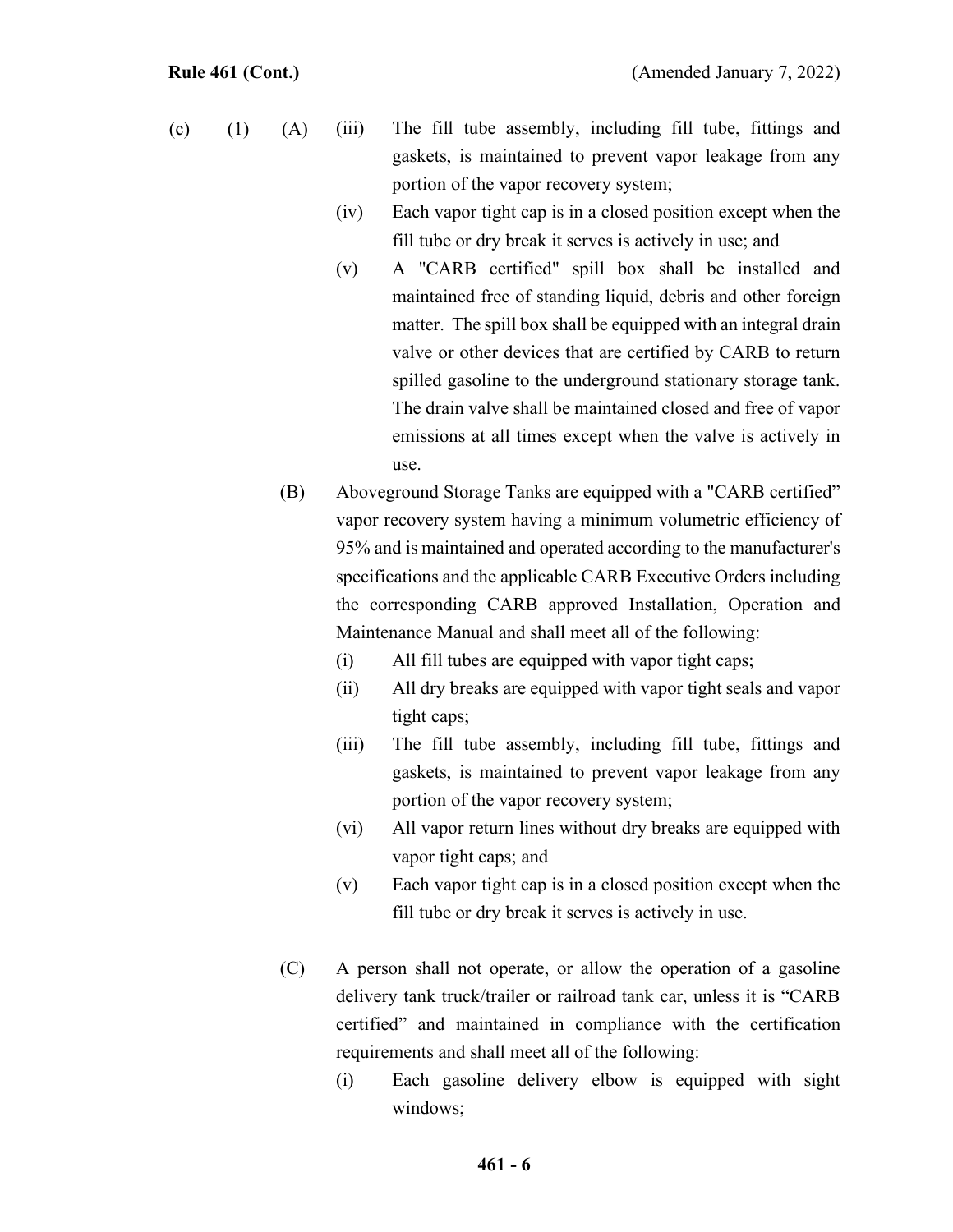- (ii) The fuel delivery lines shall be maintained liquid tight, vapor tight, and free of air ingestion. A fuel delivery that is free of air ingestion is determined by observing the fuel stream as clear and free of air bubbles through the sight windows on the delivery system, except during the initial and final 60 seconds of fuel transferring; (c)  $(1)$   $(C)$ 
	- (iii) All vapor return lines are connected between the delivery tank truck/trailer or railroad tank car, and the stationary storage tank. In addition, all associated hoses, fittings, and couplings are maintained in a liquid-tight and vapor-tight condition; and
	- (iv) The hatch on any tank truck/trailer shall be equipped with a vapor tight cover during gasoline transfer and pumping. The hatch shall not be opened except for visual inspection, which may be performed after at least three minutes following the completion of the gasoline transfer or pumping. Except otherwise specified by CARB, visual inspection shall be completed in three minutes or less.
	- (2) Gasoline Transfer into Vehicle Fuel Tanks (Phase II)

A person shall not transfer, or allow the transfer, or provide equipment for the transfer of gasoline from a stationary storage tank with a capacity of 950 liters (251 gallons) or more into any motor vehicle fuel tank of greater than 19 liters (5 gallons) capacity unless all of the following conditions are met:

- (A) The dispensing unit used to transfer the gasoline from the stationary storage tank to the motor vehicle fuel tank is equipped with a "CARB certified" vapor recovery system as capable of recovering or processing displaced gasoline vapors by at least 95%, or having an emission factor not exceeding 0.38 pounds per 1,000 gallons, as applicable;
- (B) The vapor recovery system and associated components are operated and maintained in a manner in accordance with the manufacturer's specifications and the applicable CARB certification including the corresponding CARB approved Installation, Operation and Maintenance Manual;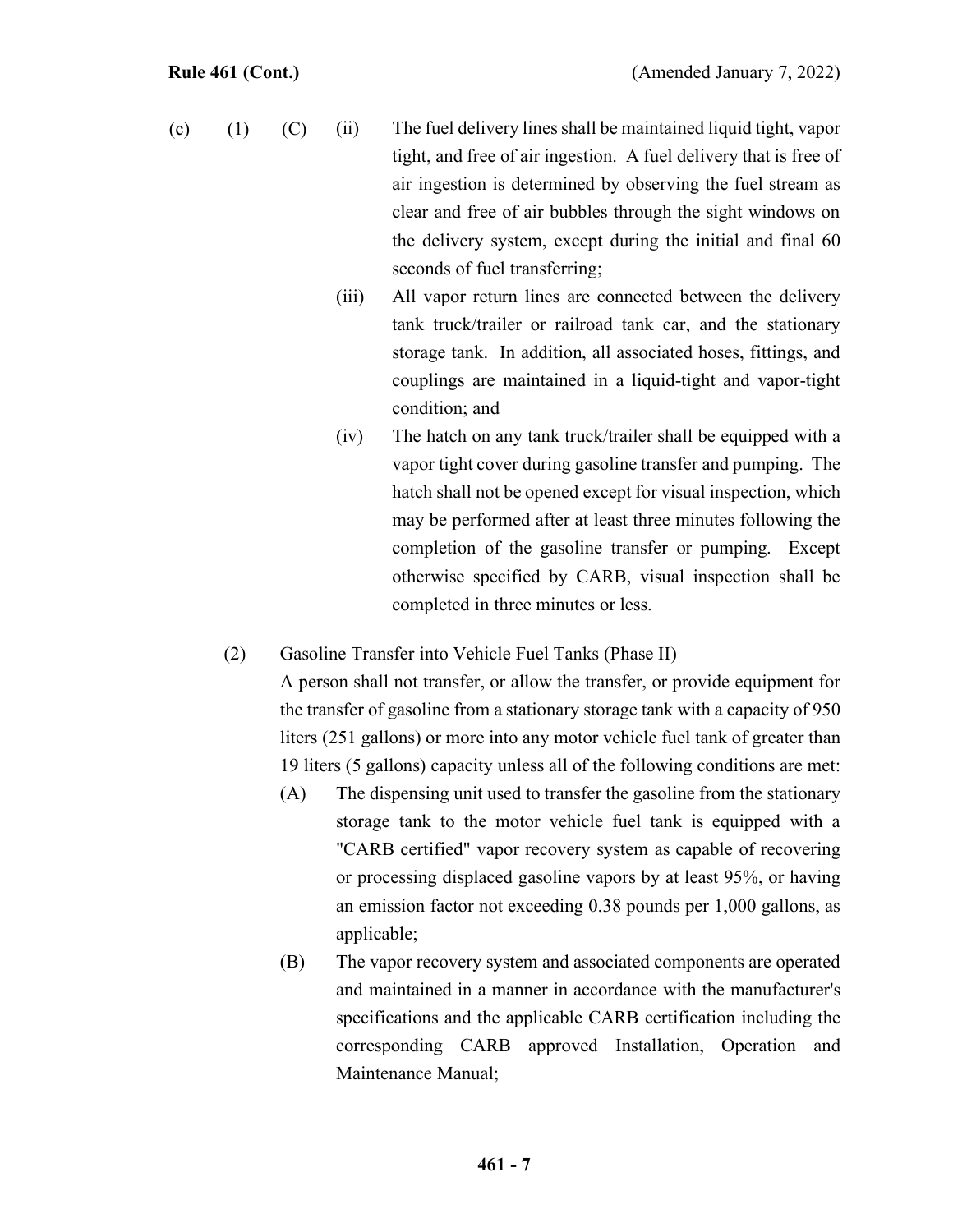- (C) The system and associated components shall be maintained vapor tight and liquid tight at all times;  $(c)$  (2)
	- (D) Each balance-system nozzle is equipped with a "CARB certified" insertion interlock mechanism and a CARB certified vapor check valve which shall be located in the nozzle;
	- (E) Each gasoline-dispensing nozzle is equipped with a coaxial hose as specified in the applicable CARB Executive Order;
	- (F) Unless otherwise specified in the applicable CARB Executive Orders, all liquid removal devices installed for any gasolinedispensing nozzle with a dispensing rate of greater than five gallons per minute shall be "CARB certified" with a minimum liquid removal rate of five milliliters per gallon transferred; and
	- (G) The breakaway coupling shall be CARB certified. Any breakaway coupling shall be equipped with a poppet valve, which shall close and maintain both the gasoline vapor and liquid lines vapor tight and liquid tight when the coupling is separated. In the event of a separation due to a "drive-off", the owner/operator shall complete one of the following and document the activities pursuant to paragraph (e)(6) recordkeeping requirements:
		- (i) Conduct a visual inspection of the affected equipment and perform qualified repairs on any damaged components before placing any affected equipment back in service. In addition, the affected equipment shall be tested in accordance to applicable test methods as specified in the applicable CARB Executive Orders and the corresponding CARB approved Installation, Operation and Maintenance manual and successfully passed prior to the affected equipment dispensing gasoline into any vehicle; or
		- (ii) Conduct a visual inspection of the affected equipment and replace the affected nozzles, coaxial hoses, breakaway couplings, and any other damaged components with new or certified rebuilt components that are CARB certified, before placing any affected equipment back in service.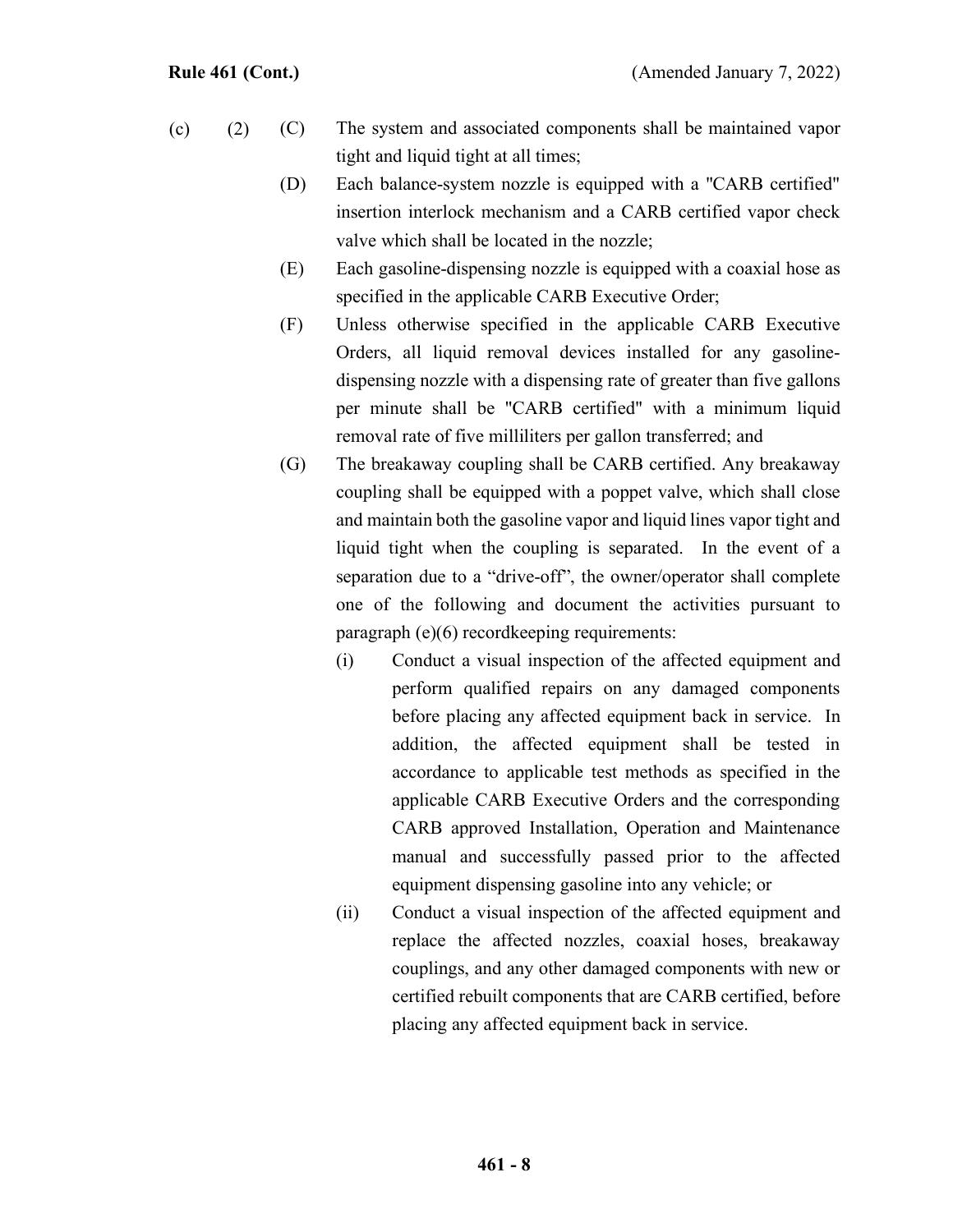- (3) Additional Requirements (c)
	- (A) A person shall not supply, offer for sale, sell, install or allow the installation of any vapor recovery system or any of its components, unless the system and component are CARB certified. Each vapor recovery system and its components shall be clearly and permanently marked with the qualified manufacturer's name and model number as certified by CARB. In addition, the qualified manufacturer's unique serial number for each component shall also be clearly and permanently marked for the dispensing nozzles. Any qualified manufacturer who rebuilds a component shall also clearly and permanently mark the corresponding information on the component.
	- (B) For a breakdown (as defined in Rules 102 and 430) of a central vapor incineration or processing unit, the provisions of Rule 430 shall apply. "End of Cycle" as that term is used in Rule 430 shall be deemed to mean the completion of fueling by the last customer who was fueling at the time of the breakdown for the application of Rule 430 in subparagraph  $(c)(3)(B)$ .
	- (C) Any Installer/Contractor shall not install, alter, repair or replace a Phase I or Phase II enhanced vapor recovery system or any component thereof without first successfully obtaining the manufacturer's certification and successfully completed any relevant state certification program, through the International Code Council (ICC), or any equivalent state certification program required for the installation and alteration of a vapor recovery system. The requirement for obtaining relevant certification shall take effect six months after such test becomes available.
	- (D) The owner/operator of an enhanced vapor recovery system or their direct employees are not considered installers/contractors when replacing any defective nozzles, hoses and breakaways with new or CARB certified re-manufactured components of the same make and model, or alternative(s) specifically identified in the latest applicable CARB Executive Order, provided that person successfully obtained the manufacturer's certification and has successfully completed any relevant state certification program, through the International Code Council (ICC), or any equivalent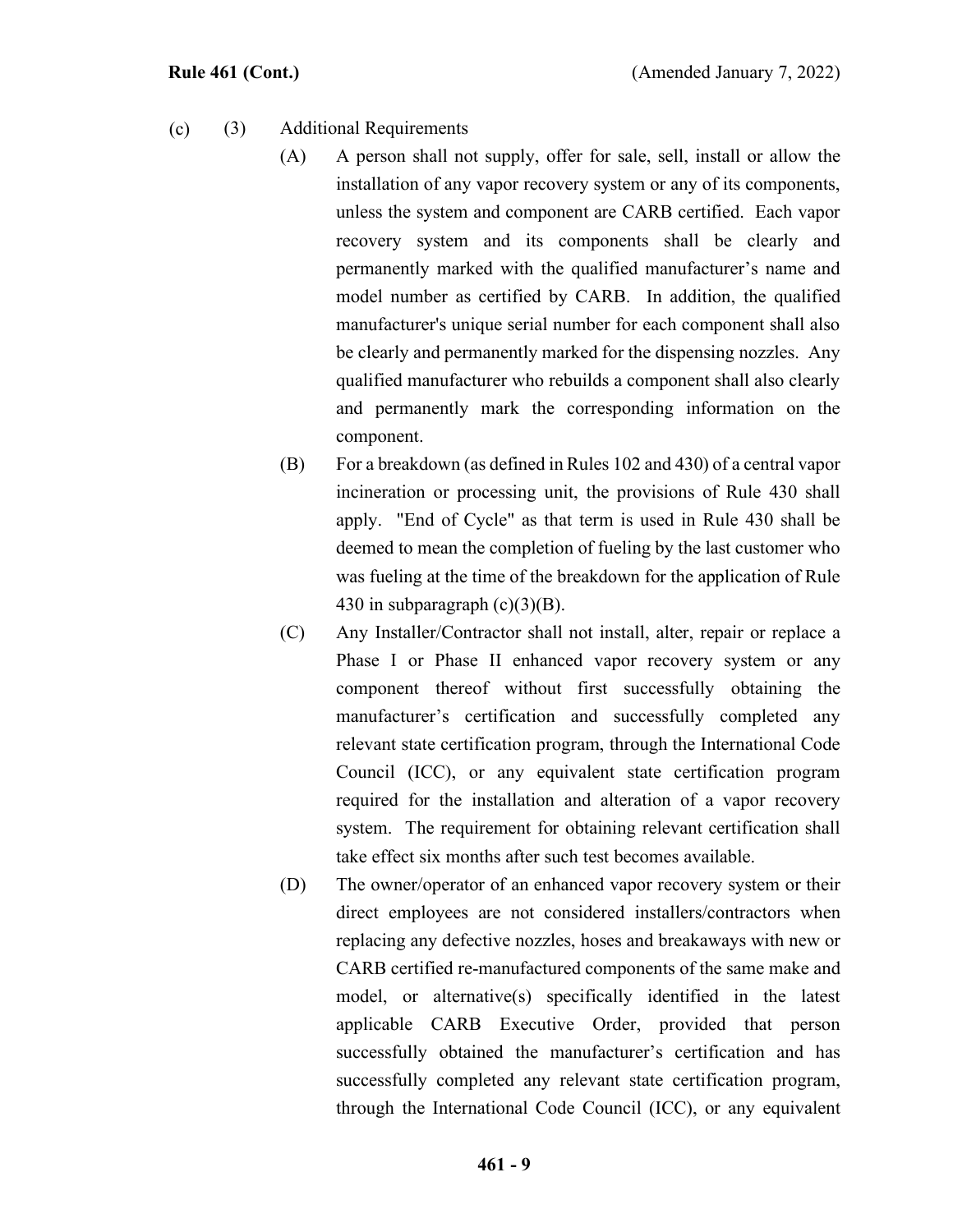state certification program required for the replacement of components. The requirement for obtaining relevant certification shall take effect six months after such test becomes available.

- (E) A person shall not perform or allow the "pump-out" (bulk transfer) of gasoline from a storage tank subject to paragraph  $(c)(1)$  unless such bulk transfer is performed using a vapor collection and transfer system capable of returning the displaced vapors to the stationary storage tank.  $(c) (3)$ 
	- (F) A person shall not store, or allow the storage of, gasoline in any stationary storage tank with a capacity of 950 liters (251 gallons) or more unless such tank complies with Rule 463 or complies with the following:
		- (i) The tank is equipped with a Phase I vapor recovery system; and
		- (ii) The tank is operated and maintained with an integral vaportight drain valve to return spilled gasoline to the storage tank, if the tank is equipped with a spill container.
	- (G) The owner/operator shall conspicuously post the District-required signs specified in Attachment A of this rule in the immediate gasoline dispensing area.
	- (H) For a dispenser that is not intended to be used to fuel motor vehicles, the owner/operator shall have a sign posted on it to that effect.
	- (I) A person shall not store, or allow the storage of, gasoline in any stationary storage tank with a capacity of 950 liters (251 gallons) or more unless the vent pipe of the tank complies with all of the following:
		- (i) The vent pipe opening is equipped with a "CARB certified" pressure-vacuum relief valve.
		- (ii) The vent pipe opening for a stationary storage tank is at least 12 feet above the driveway level used for tank truck filling operations.
		- (iii) Unless otherwise specified in the applicable CARB Executive Orders, the pressure-vacuum relief valve for an underground storage tank vent shall be set for pressure relief at 2.5 to 6.0 inches water column and vacuum relief at 6.0 to 10.0 inches water column. The valves for vents on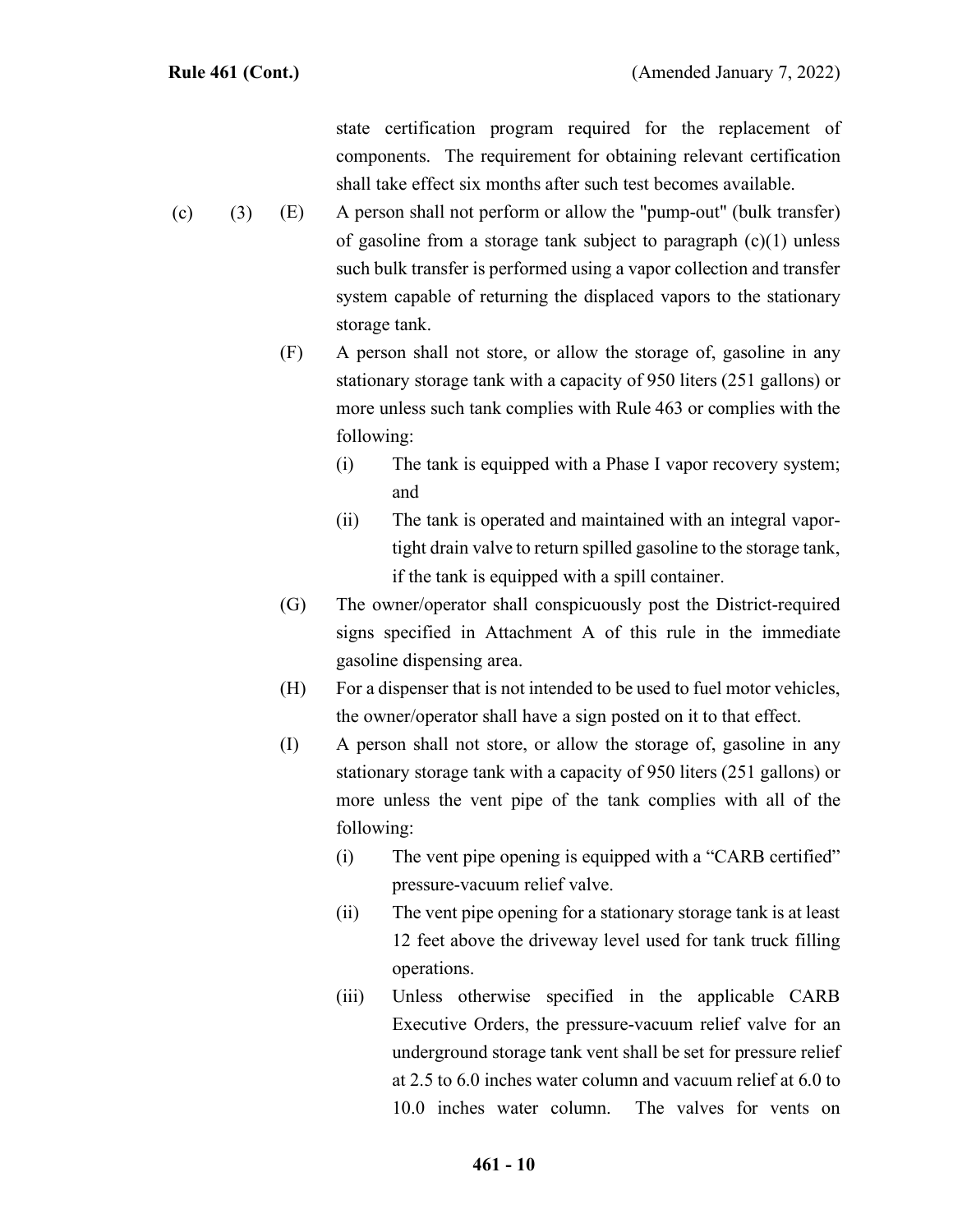aboveground tanks shall meet the applicable CARB certified specifications.

- (iv) Pressure-vacuum relief valves for stationary storage tanks, as supplied and installed, shall be color-coded or otherwise clearly marked to identify the pressure-vacuum setting. The valves shall be installed on the vent pipe(s) such that the color codes or marks shall be legible to ground-level observers. (c)  $(3)$   $(I)$ 
	- (v) For the purpose of this requirement, vent pipes of gasoline storage tanks may be manifolded to a single valve when the stationary storage tanks are manifolded according to the applicable CARB Executive Order.
	- (J) A person shall not store gasoline in open container(s) of any size or handle gasoline in any manner (spillage, spraying, etc.) that allows gasoline liquid or gasoline vapors to enter the atmosphere, contaminate the ground, or the sewer.
	- (K) The failure of an owner/operator to meet any requirements of subdivision (c) of this rule shall constitute a violation. Such noncompliant equipment shall be tagged "Out of Order".
	- (L) Except during active repair activity, the "Out of Order" tag specified in subparagraph  $(c)(3)(K)$  shall not be removed and the noncompliant equipment shall not be used, allowed to be used, or provided for use unless all of the following conditions are satisfied:
		- (i) The non-compliant equipment has been repaired, replaced, or adjusted, as necessary; and
		- (ii) The non-compliant equipment has been reinspected and/or the repair has been reported to the Executive Officer or his designee.
	- (M) The owner/operator shall repair or replace any vapor recovery component having minor defects within seven days, pursuant to Section 41960.2(e) of the California Health and Safety Codes.
	- (N) The owner/operator and/or the installer/contractor shall have all underground storage tank installations and associated piping configuration inspected by the Executive Officer or his designee prior to backfilling, to verify that all underground equipment is properly installed in accordance with the requirements specified in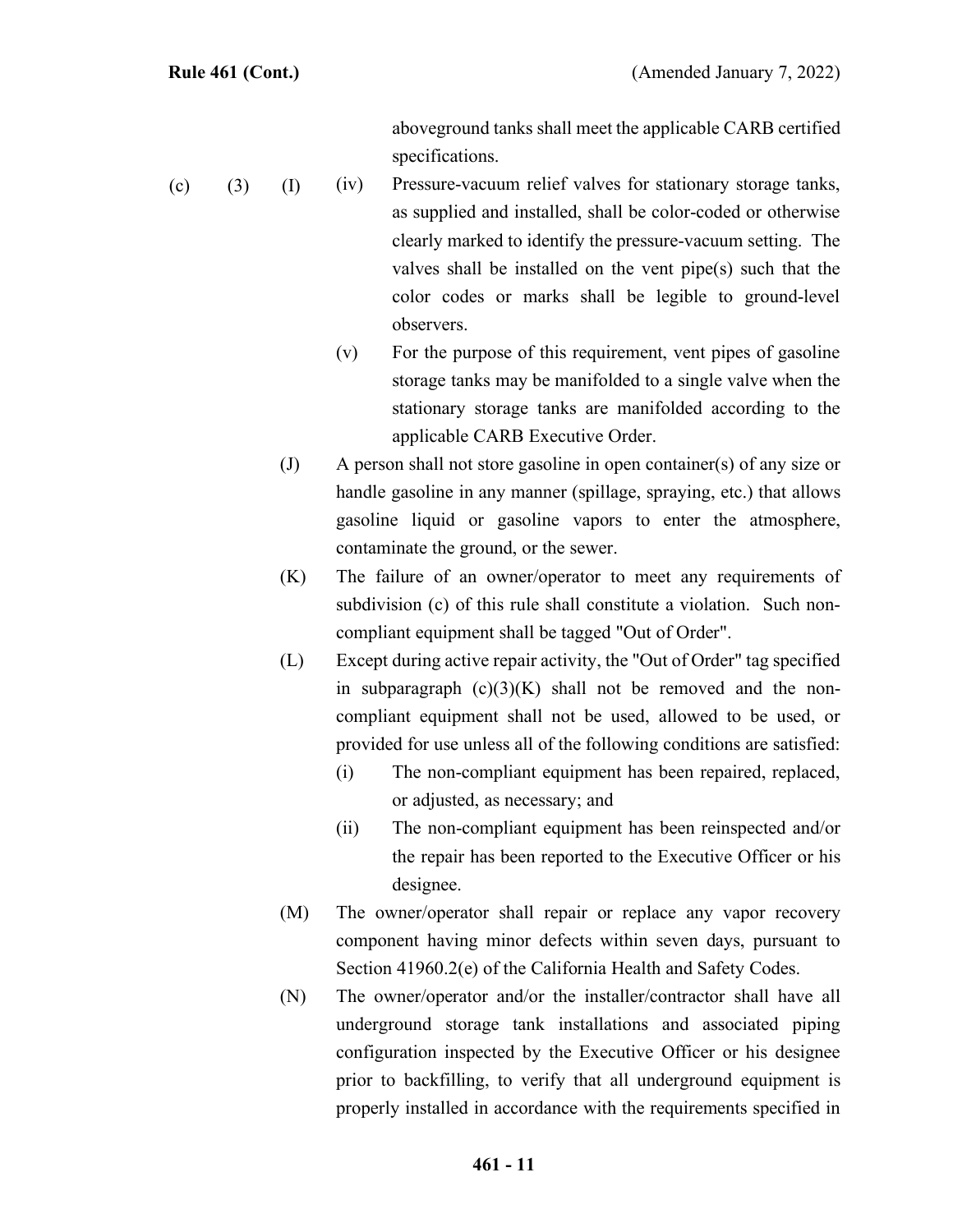the applicable CARB Executive Order. The owner/operator and/or installer/contractor shall schedule a time for inspection with the District by District-approved method and obtain a confirmation number at least three days (at least one of the days shall be regular District business days) prior to the backfilling. At or before the scheduled time of inspection, the owner/operator and/or installer/contractor shall ensure that all underground storage tank installation and associated piping meet all requirements under the applicable CARB Executive Order including the corresponding Installation, Operation and Maintenance Manual and shall be in a state ready to be backfilled. After successfully passing the verification inspection, all underground piping shall be backfilled without being disturbed.

- (O) The owner/operator of any gasoline transfer and dispensing facility shall implement a maintenance program and document the program in an operation and maintenance (O&M) manual for the vapor recovery system. The O&M manual shall be kept at the facility and made available to any person who operates, inspects, maintains, repairs, or tests the equipment at the facility as well as the Executive Officer upon request. The O&M manual shall contain detailed instructions that ensure proper operation and maintenance of the vapor recovery system and its components in compliance with all applicable rules and regulations. The O&M manual shall reference all manufacturer required maintenance cycles as delineated in the CARB Executive Order that certified the system. The manual shall, at a minimum, include the following current information:  $(c)$  (3)
	- (i) All applicable CARB Executive Orders, Approval Letters, and District Permits.
	- (ii) The manufacturer's specifications and instructions for installation, operation, repair and maintenance required pursuant to CARB Certification Procedure CP-201, and any additional instructions provided by the manufacturer.
	- (iii) System and/or component testing requirements, including test schedules and passing criteria for each of the standard tests listed under subdivision (f). The owner/operator may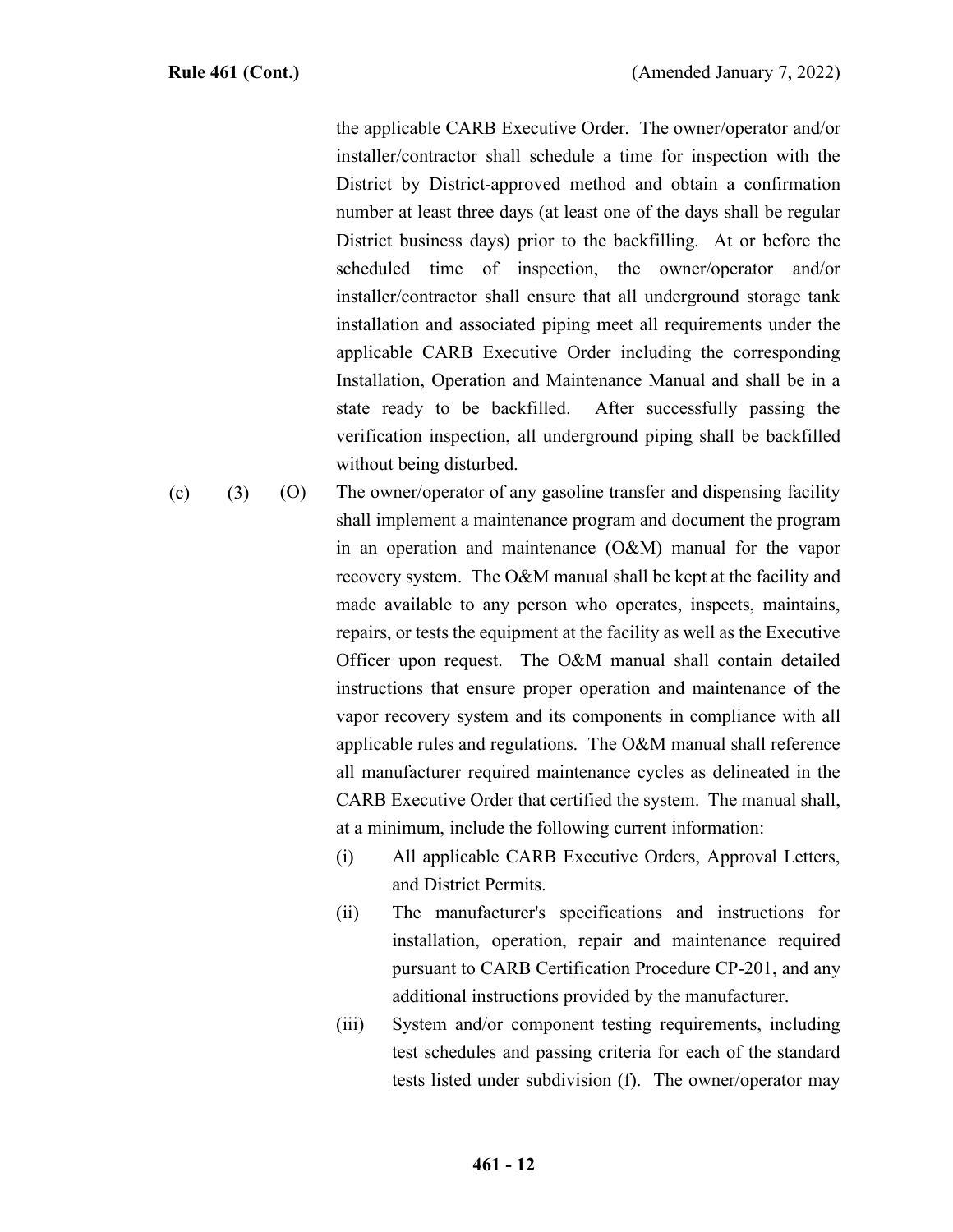include any non-CARB required diagnostic and other tests as part of the testing requirements.

- (iv) Additional O&M instructions, if any, that are designed to ensure compliance with the applicable rules, regulations, CARB Executive Orders and District permit conditions, including replacement schedules for failure or wear prone components. (c)  $(3)$   $(0)$ 
	- (P) Equipment subject to paragraph  $(c)(1)$  or  $(c)(2)$  is operated and maintained with no major defect.
	- (Q) The owner/operator of any gasoline transfer and dispensing facility shall submit the facility's monthly gasoline throughput data for the previous calendar year to the Executive Officer on or before March 1 following each calendar year.
	- (4) In lieu of compliance with paragraph  $(c)(2)$ , the owner/operator of a nonretail gasoline transfer and dispensing facility shall:
		- (A) If the gasoline transfer and dispensing equipment was issued a permit prior to January 7, 2022, use either:
			- (i) Hoses, breakaways, and nozzles that are part of a "CARB certified" vapor recovery system, with the vapor return line sealed off; or
			- (ii) CARB certified non-vapor recovery component for dispensing that includes only low permeation conventional hose assemblies and enhanced conventional nozzles identified in the most recent revision of CARB Executive Order NVR-1;
		- (B) If the gasoline transfer and dispensing equipment was issued a permit or modified after January 7, 2022, use a CARB certified nonvapor recovery component for dispensing that includes only low permeation conventional hose assemblies and enhanced conventional nozzles identified in the most recent revision of CARB Executive Order NVR-1;
		- (C) Dispense only into a motor vehicle that is owned or under direct control of the operator, except for a motor vehicle used in responding to an emergency;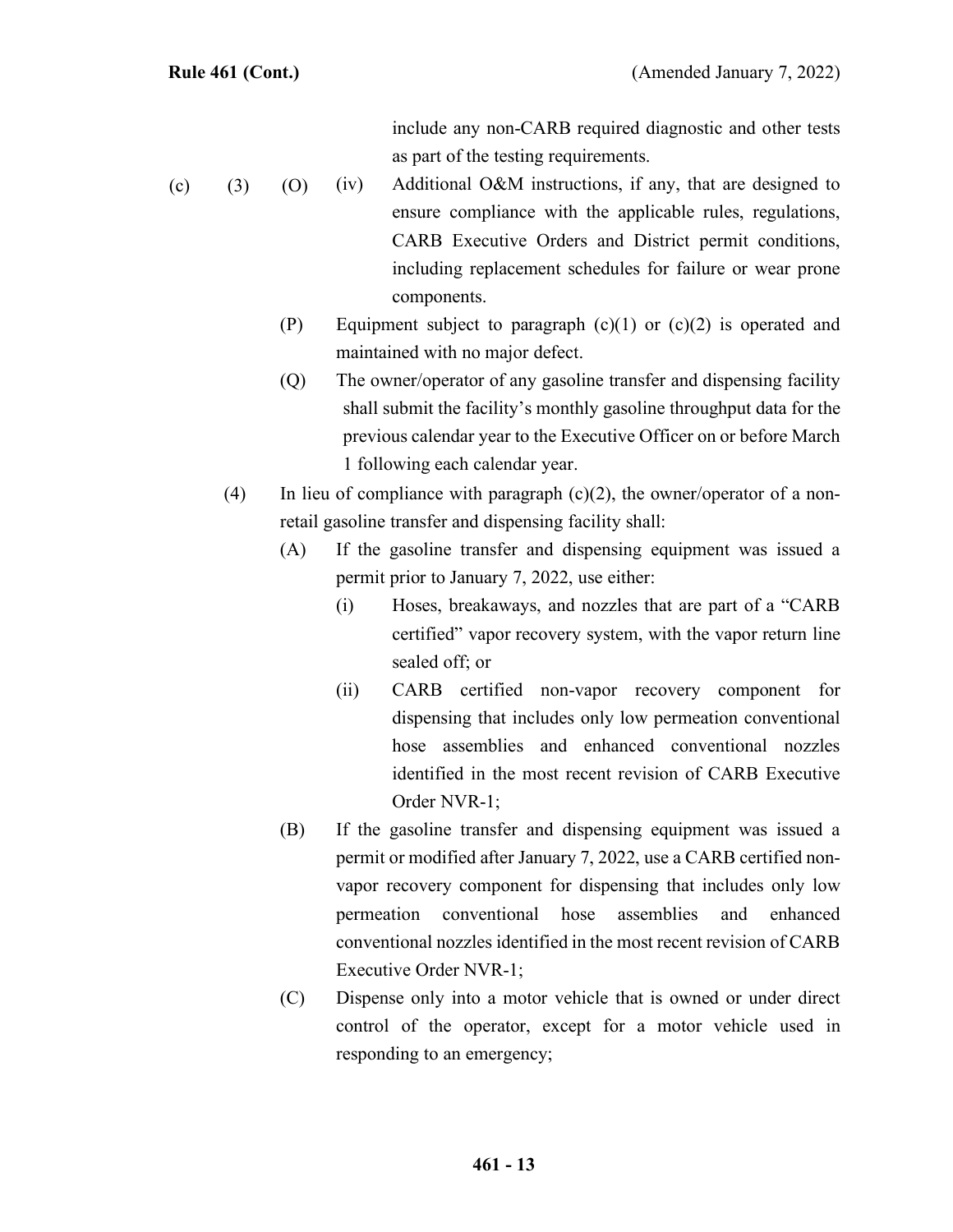- (D) Dispense only into a motor vehicle equipped with an onboard refueling vapor recovery (ORVR) system, except for a motor vehicle used in responding to an emergency;  $(c)$  (4)
	- (E) Record the date, quantity of fuel dispensed into each motor vehicle, and the motor vehicle's make, model, model year, and vehicle identification number;
	- (F) Maintain records specified in subparagraph  $(c)(4)(E)$  at the facility for at least five years; and
	- (G) Provide the records specified in subparagraph (c)(4)(E) to the Executive Officer upon request.

### (d) Self-Compliance Program Requirements

The owner/operator of any retail gasoline transfer and dispensing facility shall implement a self-compliance program as follows:

- (1) The self-compliance program shall include the following elements:
	- (A) Daily maintenance inspections shall be conducted in accordance with the protocol specified in Attachment B to ensure proper operating conditions of all components of the vapor recovery systems.
	- (B) Periodic compliance inspections shall be conducted at least once every twelve months and in accordance with the protocol specified in Attachment C to verify the compliance with all applicable District rules and regulations, as well as all permit conditions.
	- (C) Maintenance schedules consistent with the applicable Phase I and Phase II vapor recovery systems and components installed at the gasoline transfer and dispensing facility.
	- (D) A procedure to determine and record the next required test date based on throughput during the 12 months preceding the time of a successful test.
	- (E) An employee training program including the following:
		- (i) Itemized training procedures for employees responsible for conducting any part of the self-compliance program.
		- (ii) A training schedule to periodically train any employee responsible for conducting any part of the self-compliance program.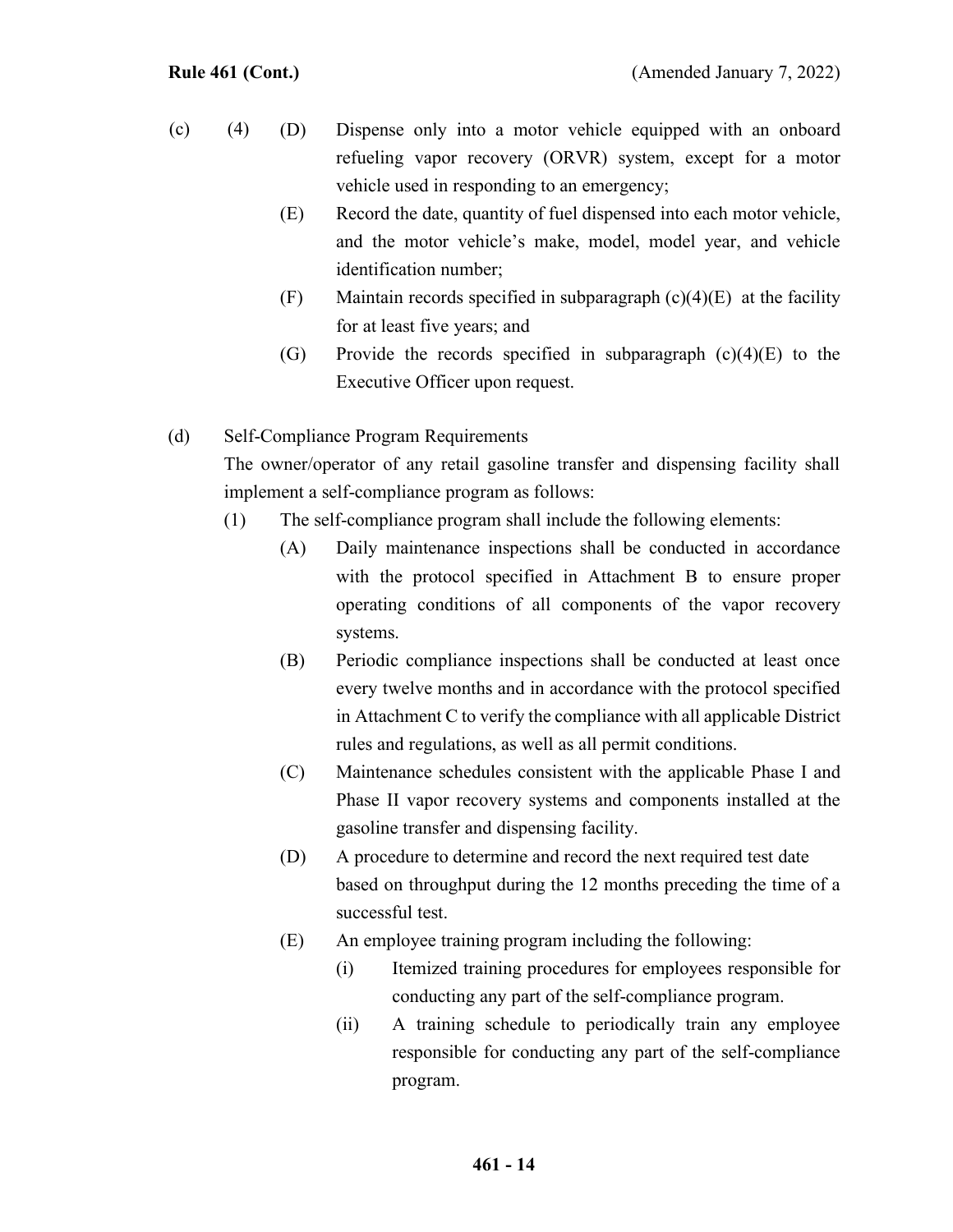- (iii) A record for each employee of the dates of training provided and the next training date. (d)  $(1)$   $(E)$ 
	- (iv) A procedure to review and establish any additional necessary training following any changes or updates to the CARB Executive Order for the installed vapor recovery system.
	- (2) Any equipment with major defect(s) which are identified during the daily maintenance inspections or periodic compliance inspections shall be removed from service, repaired, brought into compliance, and duly entered into the repair logs required under paragraph (e)(6) before being returned to service.
	- (3) Defects discovered during self inspection and repaired shall not constitute a violation of Rule 461.
	- (4) Training and Certification
		- (A) A person shall not conduct daily maintenance inspections specified in subparagraph  $(d)(1)(A)$  or do required record keeping unless such person has completed an appropriate District-approved training program.
		- (B) A person shall not conduct periodic compliance inspections specified in subparagraph  $(d)(1)(B)$  or do required recordkeeping unless such person has completed an appropriate District-approved training program in the inspection and maintenance of vapor recovery systems and has received a certification issued by the District.
- (e) Testing, Reporting and Recordkeeping Requirements
	- (1) Within 10 calendar days after initial operation of dispensing fuel into a vehicle fuel tank, the owner/operator of a new or altered gasoline transfer and dispensing facility shall conduct and successfully pass the performance tests in accordance with the test methods specified in subdivision (f), and any additional tests required by the applicable CARB Executive Orders including the corresponding CARB approved Installation, Operation and Maintenance Manual and District Permits, to verify the proper installation and operation of Phase I and Phase II vapor recovery systems. Test results shall be submitted as stated in subparagraphs  $(e)(3)(D)$  and  $(e)(3)(E)$ .
	- (2) The owner/operator shall conduct and successfully pass the reverification tests in accordance with the test methods specified in subdivision (f), and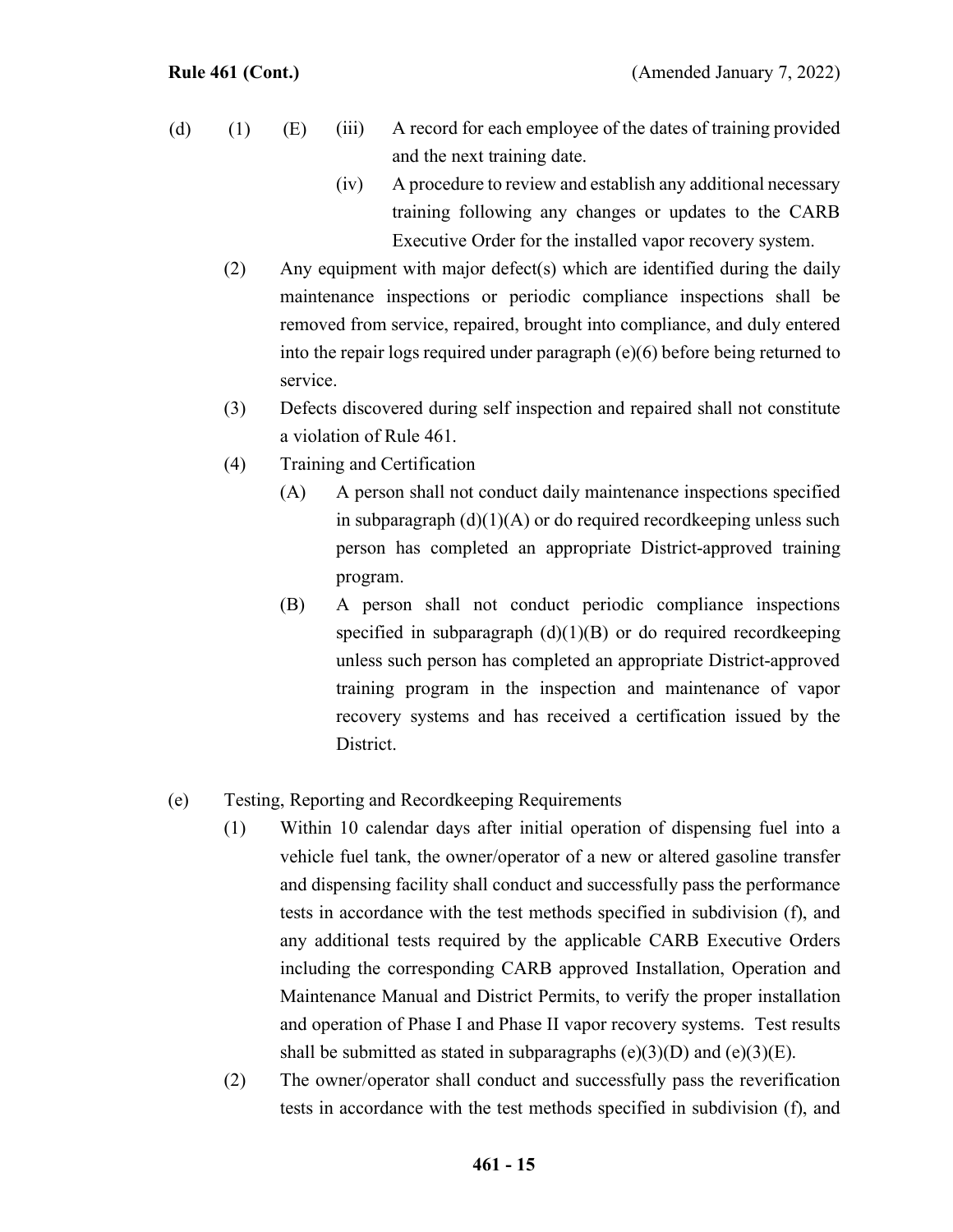any additional tests required by the applicable CARB Executive Orders including the corresponding CARB approved Installation, Operation and Maintenance Manual or District Permits, to verify the proper operation of the vapor recovery systems. Test results shall be submitted as stated in subparagraphs  $(e)(3)(D)$  and  $(e)(3)(E)$ .

- (A) The reverification tests at retail gasoline transfer and dispensing facilities shall be conducted no less frequently than as scheduled below, based on the facility's maximum monthly gasoline throughput during the 12-month period immediately preceding the required test:  $(e)$  (2)
	- (i) The owner/operator of a facility with a maximum monthly throughput of 100,000 gallons or greater shall complete the reverification tests semiannually.
	- (ii) The owner/operator of a facility with a maximum monthly throughput less than 100,000 gallons shall complete the reverification tests annually.
	- (iii) The owner/operator of a facility with less than 12 months throughput data shall conduct reverification tests semiannually. In case of a change of operator of a facility, throughput under the previous owner/operator may be used to determine the applicable test frequency.
	- (B) The owner/operator of a non-retail gasoline transfer and dispensing facility shall complete the reverification tests annually.
	- (C) Once a facility reverification testing month(s) are established, subsequent reverification testing shall be conducted during the same months each year. When a new performance test schedule is required due to a facility alteration, new reverification testing months shall be established based on the date of the performance tests.
	- (D) In case of a change of operator, the new operator shall conduct the next reverification test on the same testing month as established by the previous operator, if the previous reverification testing records are available. When no testing records are available, the new operator shall complete all the applicable reverification testing within 30 calendar days of the change of operator.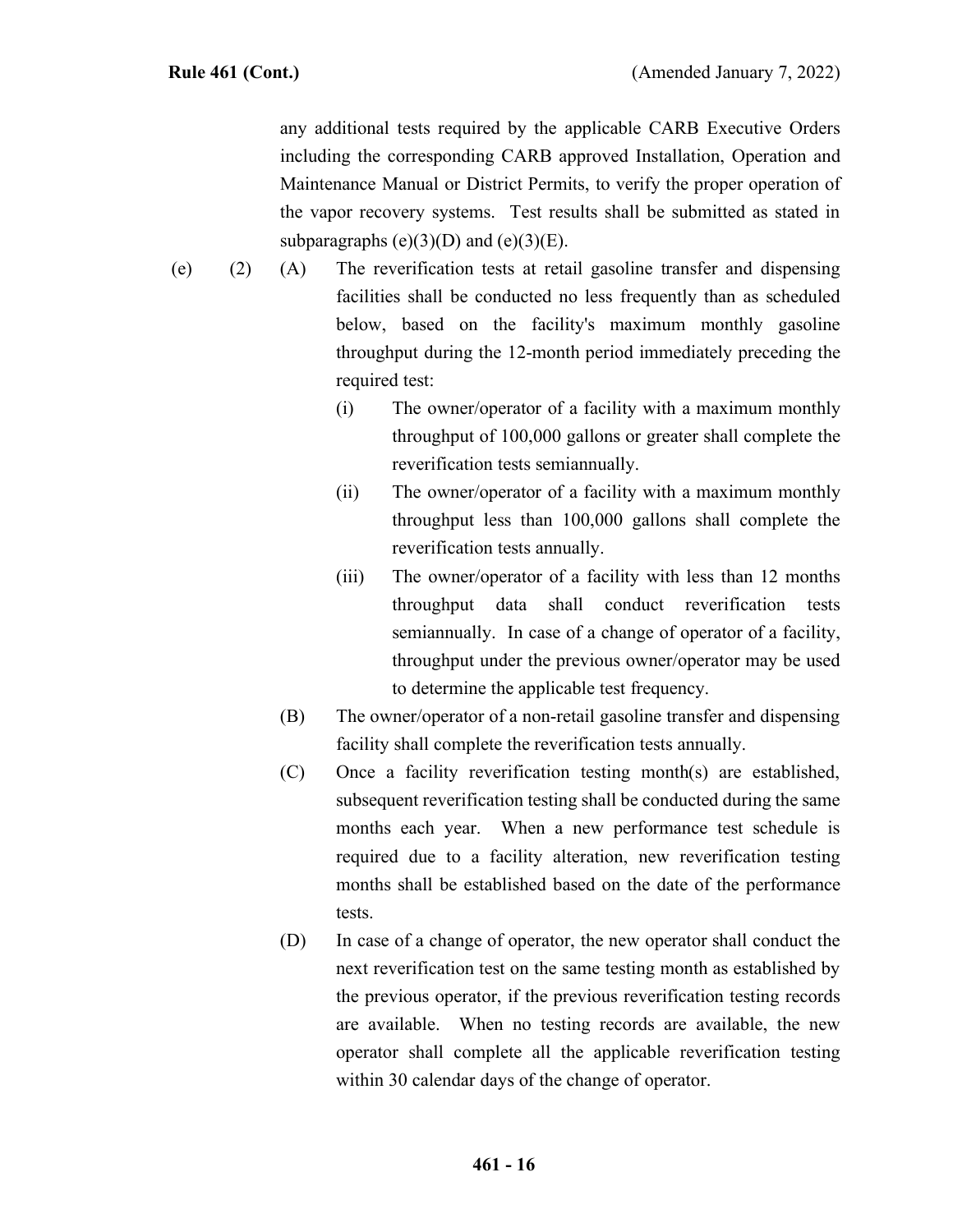- (3) A person who conducts performance or reverification tests shall comply with all of the following: (e)
	- (A) Conduct performance or reverification tests in accordance with the applicable test methods listed in subdivision (f) and other CARB testing procedures. Tests shall be conducted using calibrated equipment meeting the calibration range and calibration intervals specified by the manufacturer.
	- (B) Notify the District and obtain a confirmation number at least three days prior to testing (at least one of the days shall be regular District business days), except as specified in paragraph (e)(4). In the event that a performance test or reverification test cannot be conducted at the scheduled date and time, the test may be re-scheduled to a later date and time provided that the District is notified at least 24 hours prior to the originally scheduled time. All notification under this subparagraph shall be provided electronically via a District approved method. Notwithstanding, the three-day notice may not be required for reverification tests conducted after a drive-off pursuant to clause  $(c)(2)(G)(i)$ , provided that the person conducting the tests complies with all other applicable provisions of the rule.
	- (C) Conduct performance and reverification tests between the hours of 7:00 a.m. and 8:00 p.m. Monday through Friday. Notwithstanding, the Executive Officer may approve testing on a weekend day (Saturday or Sunday) based on the following criteria:
		- (i) The District shall approve a limited number of reverification testing requests per weekend on a first-come-first-served basis. These reverification tests are subject to the following restrictions:
			- (I) The person conducting the tests has notified the District pursuant to subparagraph  $(e)(3)(B)$  for reverification tests. The requests shall be made no more than 30 calendar days in advance of the testing.
			- (II) Tests shall be conducted from 7:00 a.m. through 5:30 p.m.
			- (III) Upon request by the Executive Officer, the person who conducted the tests on a weekend day for which the District staff was not present shall repeat the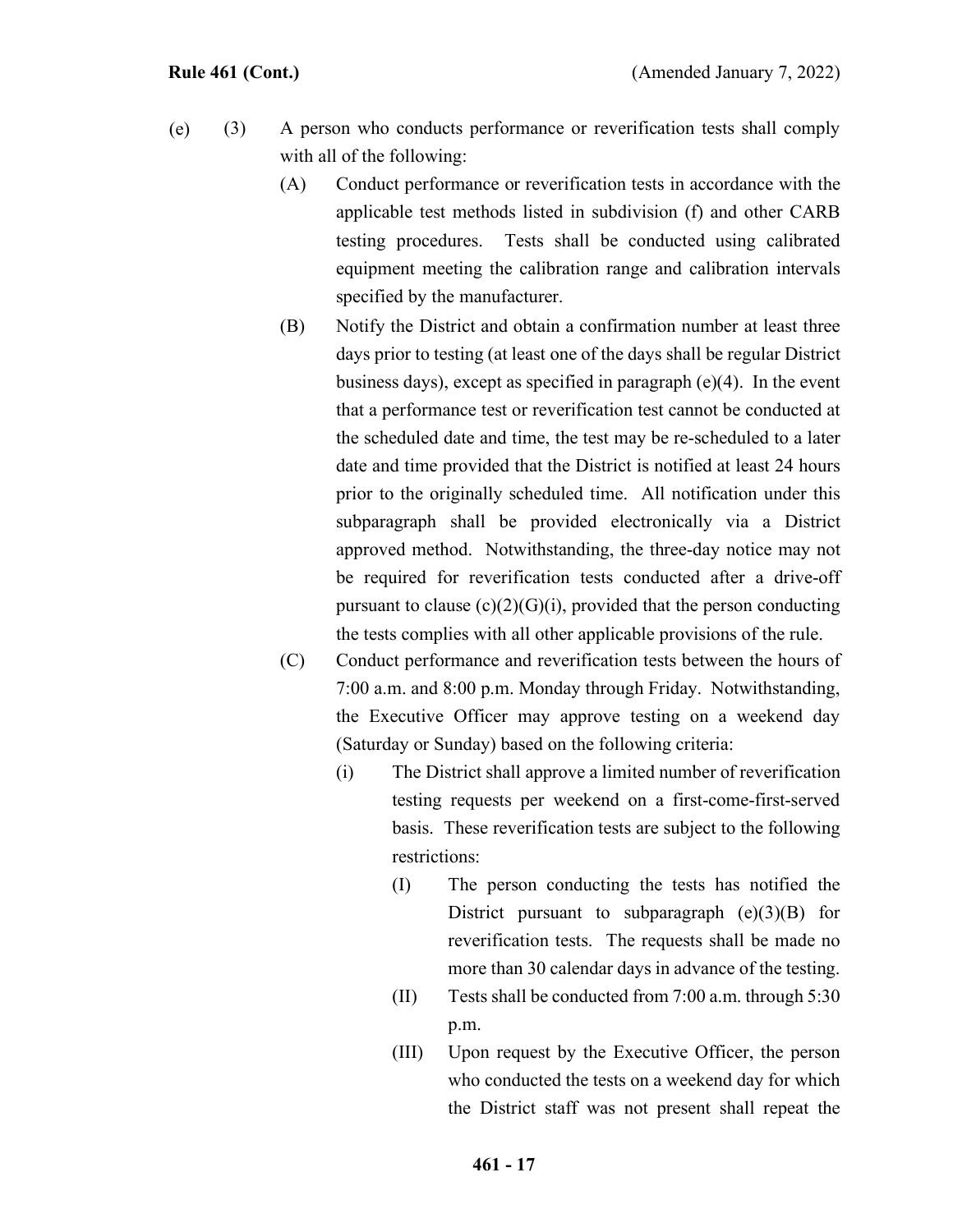reverification testing at a mutually acceptable date but no later than 10 calendar days from the day the test was conducted. The GDF shall pay the cost of the repeat reverification testing.

- (ii) The District shall approve all requests for a retest on a weekend day provided that the retest meets the following conditions:
	- (I) The retest on a weekend day is necessary as the repairs and retest following a failed reverification test cannot be completed by Friday.
	- (II) The person conducting the test has notified the District pursuant to subparagraph  $(e)(4)(A)$  or left a phone notification before midnight of the day before the retest.
	- (III) Tests shall be conducted from 7:00 a.m. through 5:30 p.m.
	- (IV) Upon request by the Executive Officer, the person who conducted the test on a weekend day for which the District staff was not present shall repeat the reverification testing at a mutually acceptable date but no later than 10 calendar days from the day the test was conducted. The GDF shall pay the cost of the repeat reverification testing.
- (D) Submit a copy of the PASS/FAIL test results electronically via a District approved method to the Executive Officer within 72 hours after each test is conducted. The PASS/FAIL test results are a summary of the overall results of each test.
- (E) Submit the final test report demonstrating compliance within 14 calendar days of the date when all tests were passed. The test report shall include all the required records of all tests performed, test data, current AQMD facility ID number of the location being tested, the equipment Permit to Operate or Application number, the AQMD ID number of the company performing the tests, a statement whether the system or component tested meets the required standards, and the name, AQMD tester ID number and signature of the person responsible for conducting the tests.

(e)  $(3)$   $(C)$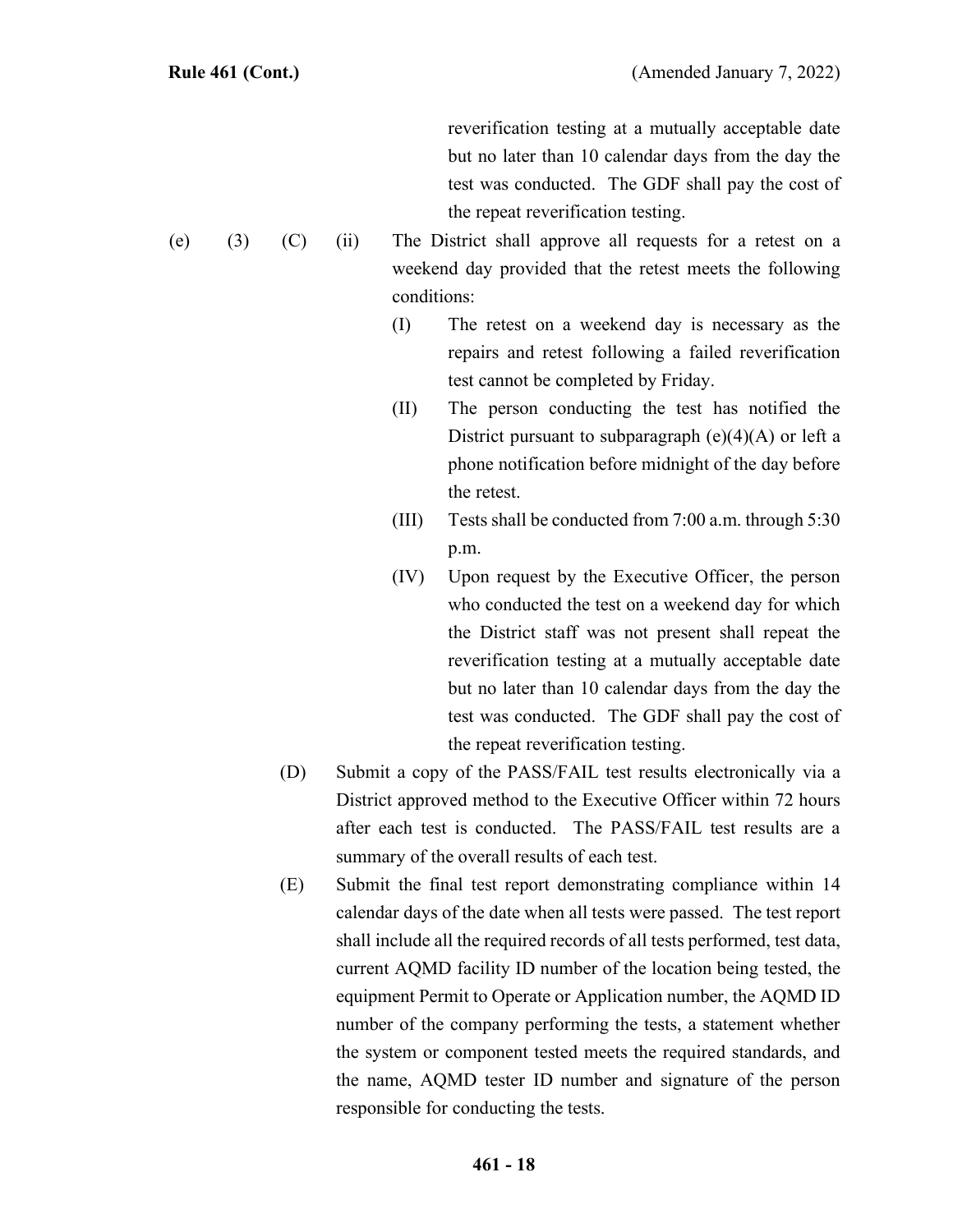- (F) Successfully completed the District's Tester Orientation class.  $(e)$  (3)
	- (G) Successfully completed the International Code Council (ICC) tester certifications (or equivalent state certifications) examination during the previous 24 months. This provision shall take effect six months after such a test becomes available.
	- (H) Successfully re-completed the District's Tester Orientation class after having been cited within any 6-month period for at least two violations of subparagraph  $(e)(3)(A)$  of this rule or CARB vapor recovery regulations in such a manner that the violations could have affected the accuracy of a performance or reverification test. The tester shall cease conducting any performance or reverification test after receiving the second notice of violation until such time that the tester has successfully re-completed the District Tester Orientation class.
	- (I) Not committed more than three violations of subparagraph  $(e)(3)(A)$ of this rule or CARB vapor recovery regulations in such a manner that the violations could have affected the accuracy of a performance or reverification test during any 12-month period.
	- (4) Notwithstanding subparagraph  $(e)(3)(B)$ , the owner/operator of a gasoline transfer and dispensing facility that has failed a reverification test or portions thereof may retest the facility prior to resuming operation provided that the person conducting the tests has complied with one of the following:
		- (A) Notify the District electronically via a District approved method and obtain a confirmation number at least 12 hours prior to retesting (at least six of the hours shall be regular District business hours); or
		- (B) When all necessary repairs are performed during the same day the facility has failed any of the applicable reverification tests, the owner/operator may retest the facility on the same day without renotification, provided that the reasons for the test failure and any repairs performed are properly documented in the test reports and the repair logs pursuant to subparagraphs  $(e)(6)(B)$  and  $(e)(6)(C)$ .
	- (5) The owner/operator shall not operate or resume operation of a gasoline transfer and dispensing facility, unless the facility has successfully passed the applicable performance or reverification tests. Notwithstanding the above, when a dispenser associated with any equipment that has failed a reverification test is isolated and shut down, the owner/operator may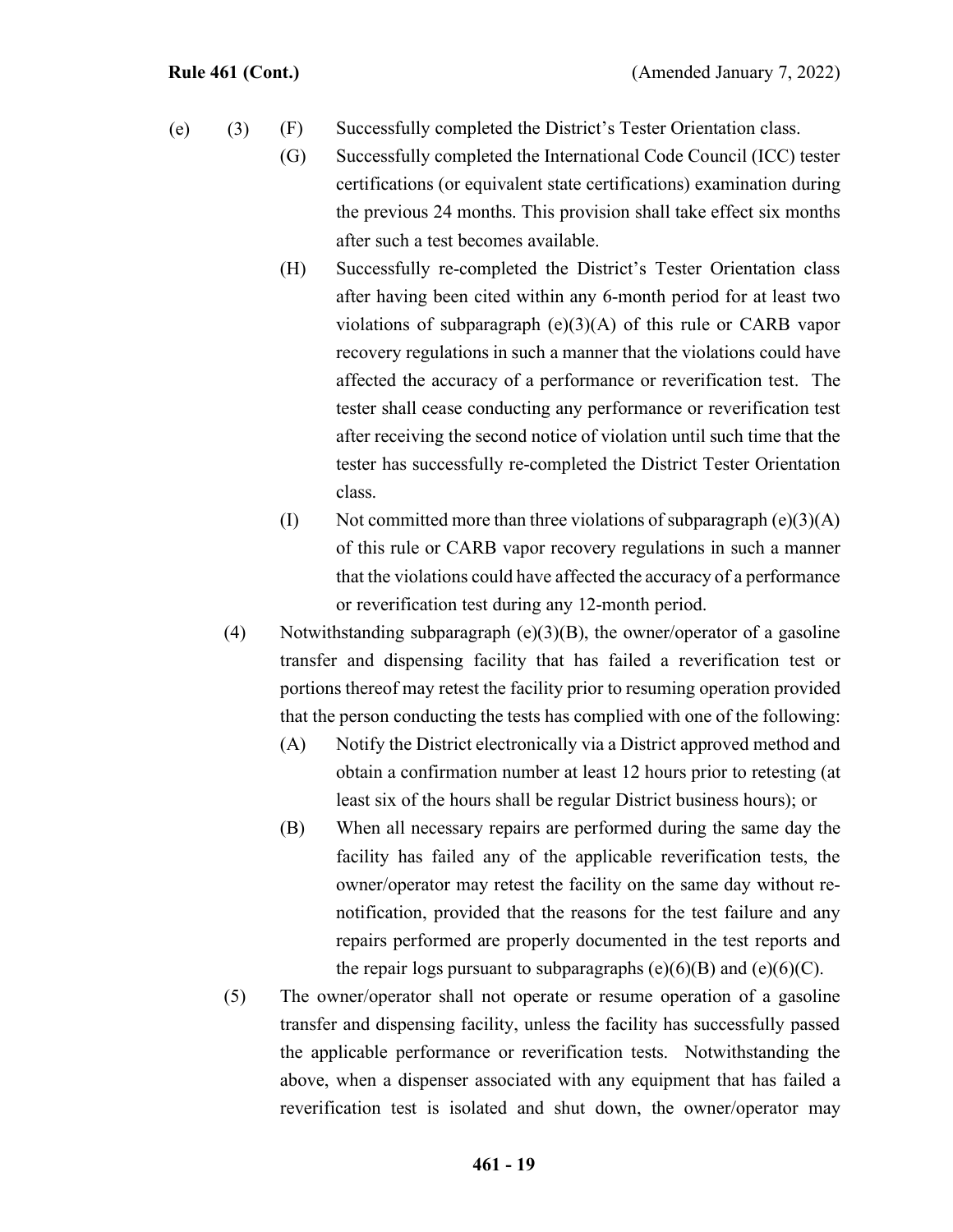continue operation or resume operation of the remaining equipment at the facility, provided that test results demonstrate that the remaining equipment is in good operating condition. All test results and the method of isolating the defective equipment shall be documented in the test reports to be submitted to the Executive Officer pursuant to subparagraphs  $(e)(6)(C)$ ,  $(e)(3)(D)$  and  $(e)(3)(E)$ .

(6) Recordkeeping (e)

> A person who performs the installation of components, self-compliance inspections, repairs or testing at any gasoline transfer and dispensing facility, including, but not limited to, the activities for normal operation and maintenance, performance testing, reverification testing and those following a drive-off, shall provide to the owner/operator all records listed below, as applicable, at the end of each day when the service is provided. The owner/operator of any retail or non-retail gasoline transfer and dispensing facility shall maintain all records listed below and any other test results or maintenance records that are required to demonstrate compliance on site for a period of at least two years (or five years for Title V facilities). Notwithstanding, records for non-retail gasoline dispensing facilities that are unmanned may be kept at other locations approved by the Executive Officer. All records shall be made available to the Executive Officer upon request both on site during inspections and offsite as specified.

- (A) Records of all components installed, defective components identified or repaired during self-compliance inspections.
- (B) Repair logs, which shall include:
	- (i) Date and time of each repair.
	- (ii) The name of the person(s) who performed the repair, and, if applicable, the name, address and phone number of the person's employer.
	- (iii) Description of service performed.
	- (iv) Each component that was installed, repaired, serviced, or removed, including the required component identification information pursuant to subparagraph  $(c)(3)(A)$ .
	- (v) Each component that was installed as replacement, if applicable, including the required component identification information pursuant to subparagraph  $(c)(3)(A)$ .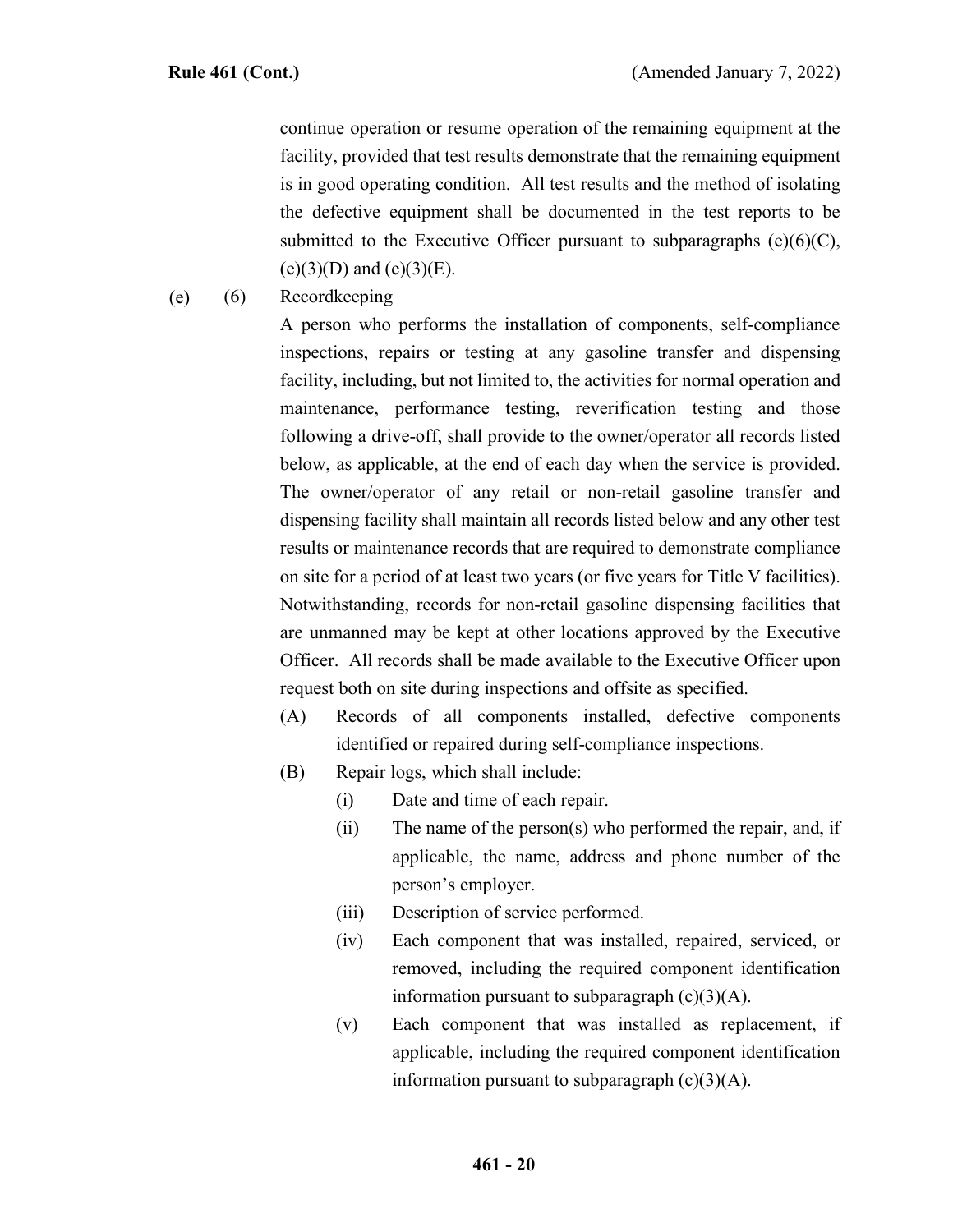- (vi) Receipts for parts used in the repair and, if applicable, work orders, which shall include the name and signature of the person responsible for performing the repairs.
- (C) Records of tests, which shall include:  $(e)$  (6)
	- (i) Date and time of each test.
	- (ii) District confirmation number of notifications.
	- (iii) Name, affiliation, address and phone number of the person(s) who performed the test.
	- (iv) Test data and calibration data for all equipment used.
	- (v) Date and time each test is completed and the facility owner/operator is notified of the results. For a test that fails, a description of the reasons for the test failure shall also be included.
	- (vi) For a retest following a failed performance or reverification test, description of repairs performed pursuant to subparagraph  $(e)(4)(B)$ .
	- (vii) Copies of test reports in District approved format.
	- (D) Monthly gasoline throughput records.
	- (E) Records to prove that the installer/contractor that installed or altered the enhanced vapor recovery equipment has successfully completed a manufacturer training program and any relevant state certification program applicable to the Phase I and Phase II enhanced vapor recovery systems and associated components as specified in subparagraph  $(c)(3)(A)$ .

# (f) Performance and Reverification Test Methods

All required tests shall be conducted in accordance with the most recently CARB approved version of CARB test methods or as stated in the applicable CARB Executive Orders including the corresponding Installation, Operation and Maintenance Manual test procedures or any other test methods approved in writing by the USEPA, CARB, or the District.

- (g) Exemptions
	- (1) The provisions of this rule shall not apply to the transfer of gasoline into testing equipment used to verify the efficiency of the vapor recovery system by CARB or the District or testing contractors, the accuracy of the gasoline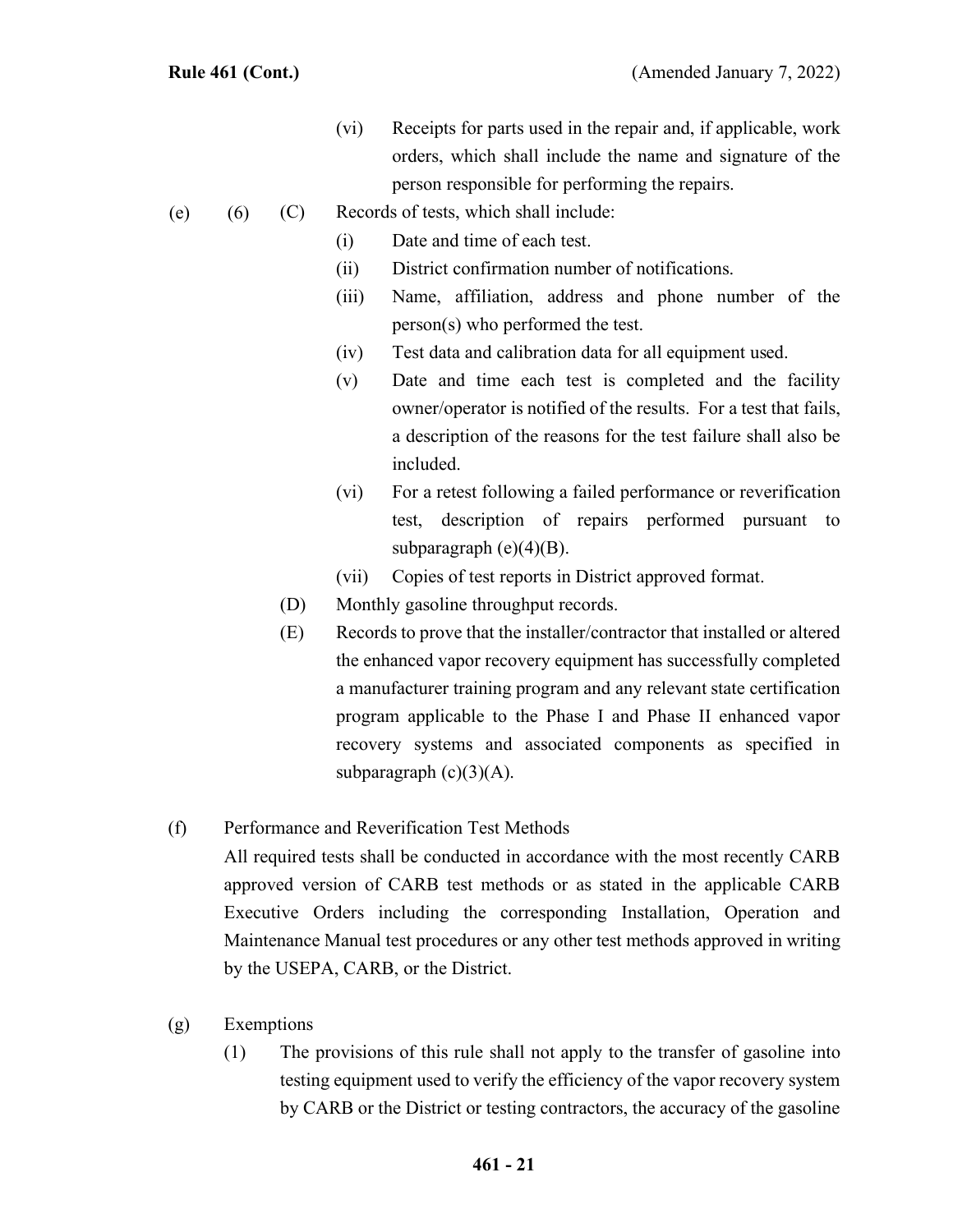dispensing equipment by the Department of Weight and Measures, and the fire safety standards by the Fire Department.

- (2) The requirements of paragraph (c)(2) shall not apply to the fueling of Tournament of Roses parade floats. (g)
	- (3) For the purposes of this rule, any requirement for equipment or component(s) to be CARB certified where an applicable valid Executive Order has not been issued by CARB shall not apply until an applicable Executive Order becomes effective.

# (h) Rule 1402 Inventory Requirements

A retail gasoline transfer and dispensing facility that is in compliance with all applicable provisions of this rule, CARB Executive Orders, and District permit conditions shall not be required to submit an emission inventory to the Executive Officer, pursuant to subparagraph  $(p)(1)(B)$  of Rule 1402 - Control of Toxic Air Contaminants from Existing Sources, and is deemed in compliance with the requirements of Rule 1402, unless the facility exceeds the significant risk level as defined in Rule 1402.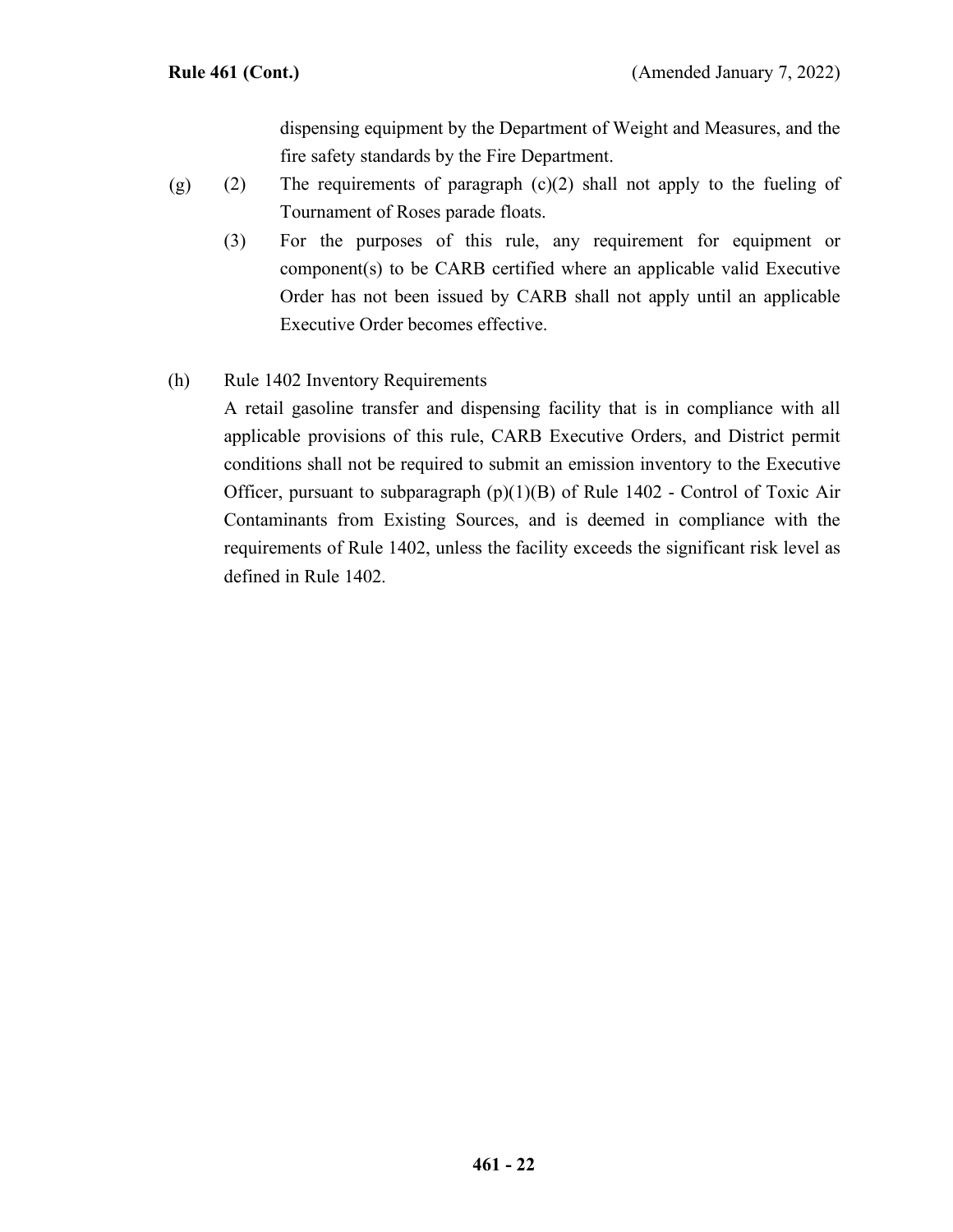# **ATTACHMENT A**

### **AQMD-REQUIRED SIGNS**

- I. The operator shall post nozzle operating instructions and the following signs:
	- (A) SCAQMD toll-free telephone number: "If you have nozzle problems, please call the Air Quality Management District at the toll-free number (800) 242- 4020;" or equivalent information approved in writing by the Executive Officer; and
	- (B) A "warning" stating:

# **"TOXIC RISK - FOR YOUR OWN PROTECTION DO NOT BREATHE FUMES DO NOT TOP TANKS"**

- II. All required signs shall conform to all of the following:
	- (A) For decal signs:
		- (i) Each sign shall be visible from all fueling positions it serves; and
		- (ii) Sign shall be readable from a distance of 3 feet.
	- (B) All other signs:
		- (i) For pump toppers, one double-back sign per island;
		- (ii) For permanent (non-decal) signs, two single-sided or one doublesided sign(s) per two (2) dispensers.
		- (iii) All signs shall be readable from a distance of 6 feet.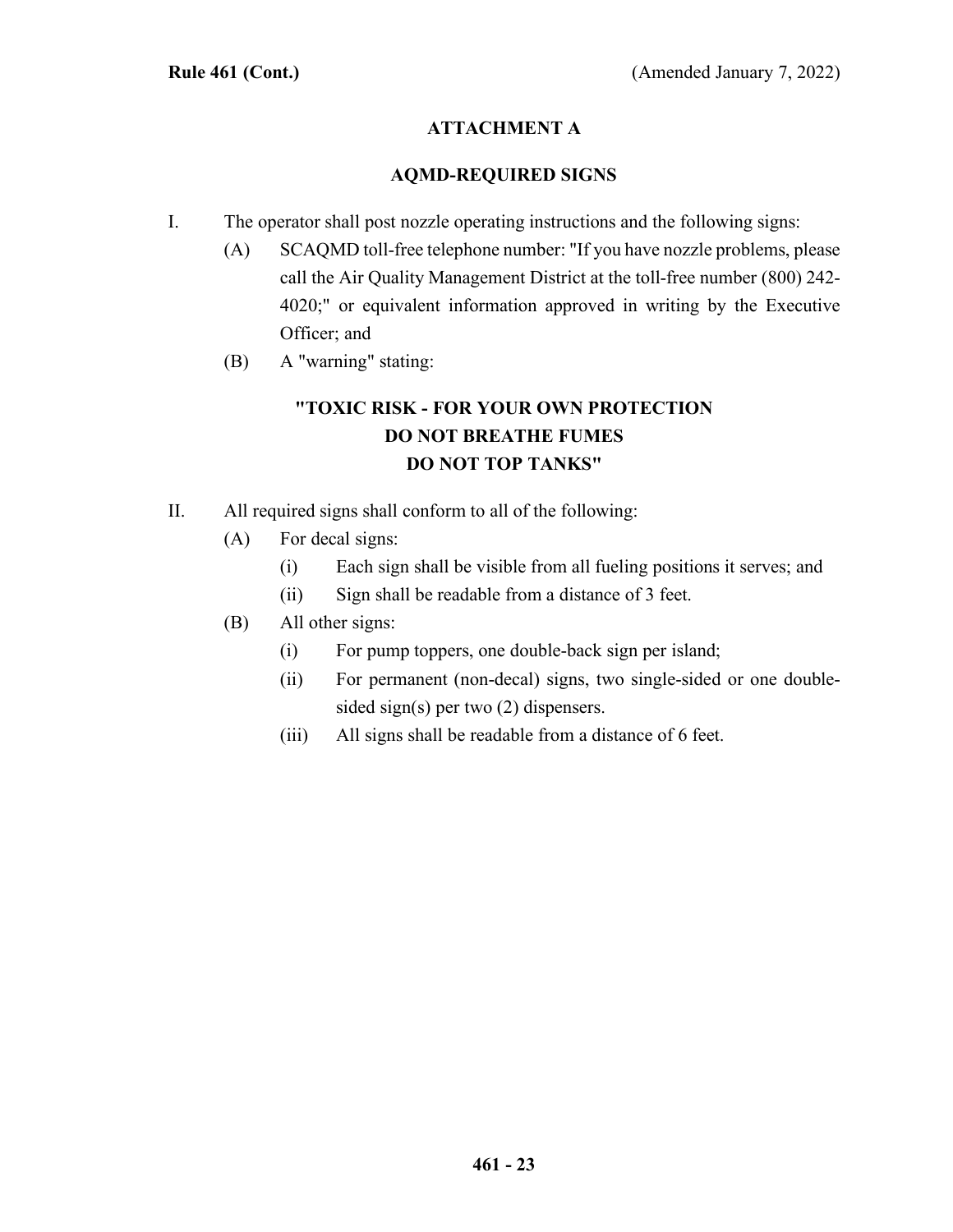# **ATTACHMENT B**

#### **DAILY MAINTENANCE INSPECTION PROTOCOL**

The owner/operator of a retail gasoline transfer and dispensing facility shall at minimum verify the following during the daily maintenance inspections:

### **(A) PHASE I VAPOR RECOVERY SYSTEM INSPECTION**

- 1. The spill container is clean and does not contain gasoline. The spill containment drain valve shall be vapor-tight.
- 2. The fill caps are not missing, damaged or loose.
- 3. If applicable:
	- a. the submerged fill tube seals properly against the fitting
	- b. the dry break (poppet valve) is not missing or damaged.
- 4. The submerged fill tube is not missing or damaged.

### **(B) PHASE II VAPOR RECOVERY SYSTEM INSPECTION**

- 1. The fueling instructions are clearly displayed with the appropriate toll-free complaint phone number and toxic warning signs.
- 2. The following nozzle components are in place and in good condition, as specified in CARB Executive Orders:
	- a. faceplate/facecone; vapor splash guard/fill guard/efficiency compliance device (ECD)/VEG
	- b. bellows
	- c. latching device spring
	- d. vapor check valve
	- e. spout (proper diameter/vapor collection holes)
	- f. insertion interlock mechanism
	- g. automatic shut-off mechanism
	- h. hold open latch
- 3. The hoses are not torn, flattened or crimped.
- 4. For vacuum-assist systems, the vapor processing unit and burner are functioning properly.

# **(C) RECORDS OF DEFECTIVE COMPONENTS**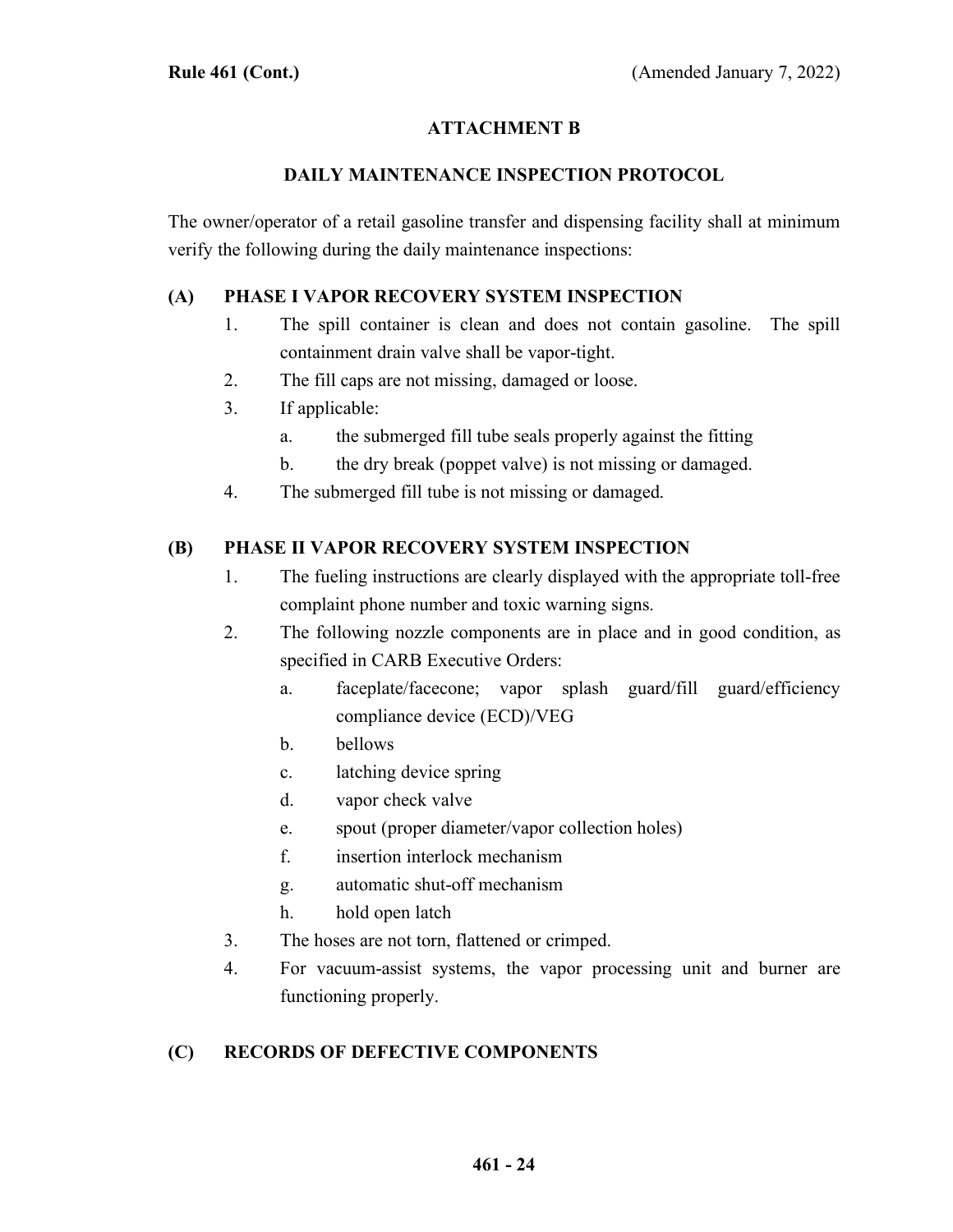# **ATTACHMENT C**

## **PERIODIC COMPLIANCE INSPECTION PROTOCOL**

The owner/operator of a retail gasoline transfer and dispensing facility shall at minimum verify the following during the periodic compliance inspections:

### **(A) GENERAL INSPECTION**

- 1. The District permit is current.
- 2. The equipment and District permit description match.
- 3. The facility complies with all permit conditions.
- 4. The required sign is properly posted and the sign contains all the necessary information. (i.e., toll-free complaint phone number, toxic warning sign, etc.)

# **(B) PHASE I VAPOR RECOVERY SYSTEM INSPECTION**

- 1. The spill container is clean and does not contain gasoline.
- 2. The fill caps are not missing, damaged or loose.
- 3. If applicable:
	- a. the spring-loaded submerged fill tube seals properly against the coaxial fitting
	- b. the dry break (poppet valve) is not missing or damaged.
- 4. The submerged fill tube is not missing or damaged.
- 5. The distance between the highest level of the discharge opening of the submerged fill tube and the bottom of the stationary storage tank does not exceed six inches (6").
- 6. The Phase I vapor recovery system complies with required CARB certification and is properly installed.
- 7. The spill box complies with required CARB certification and is properly installed.
- 8. The vent pipes are equipped with required pressure/vacuum relief valves.

### **(C) PHASE II VAPOR RECOVERY SYSTEM INSPECTION**

- 1. The fueling instructions are clearly displayed.
- 2. Each nozzle is the current CARB-certified model.